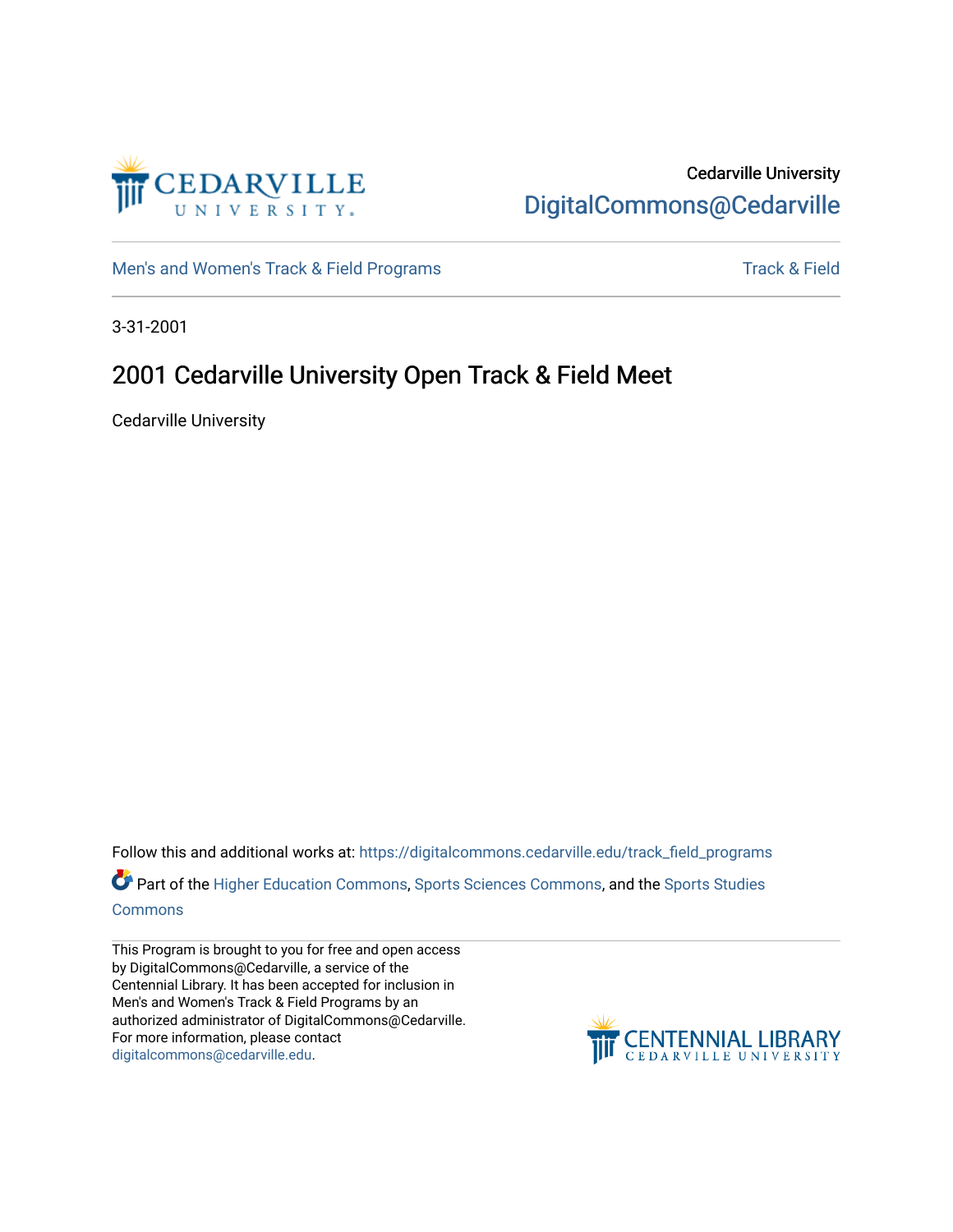Cedarville Open

# Track & Field

# **2001**

darville, OTC Cedarville University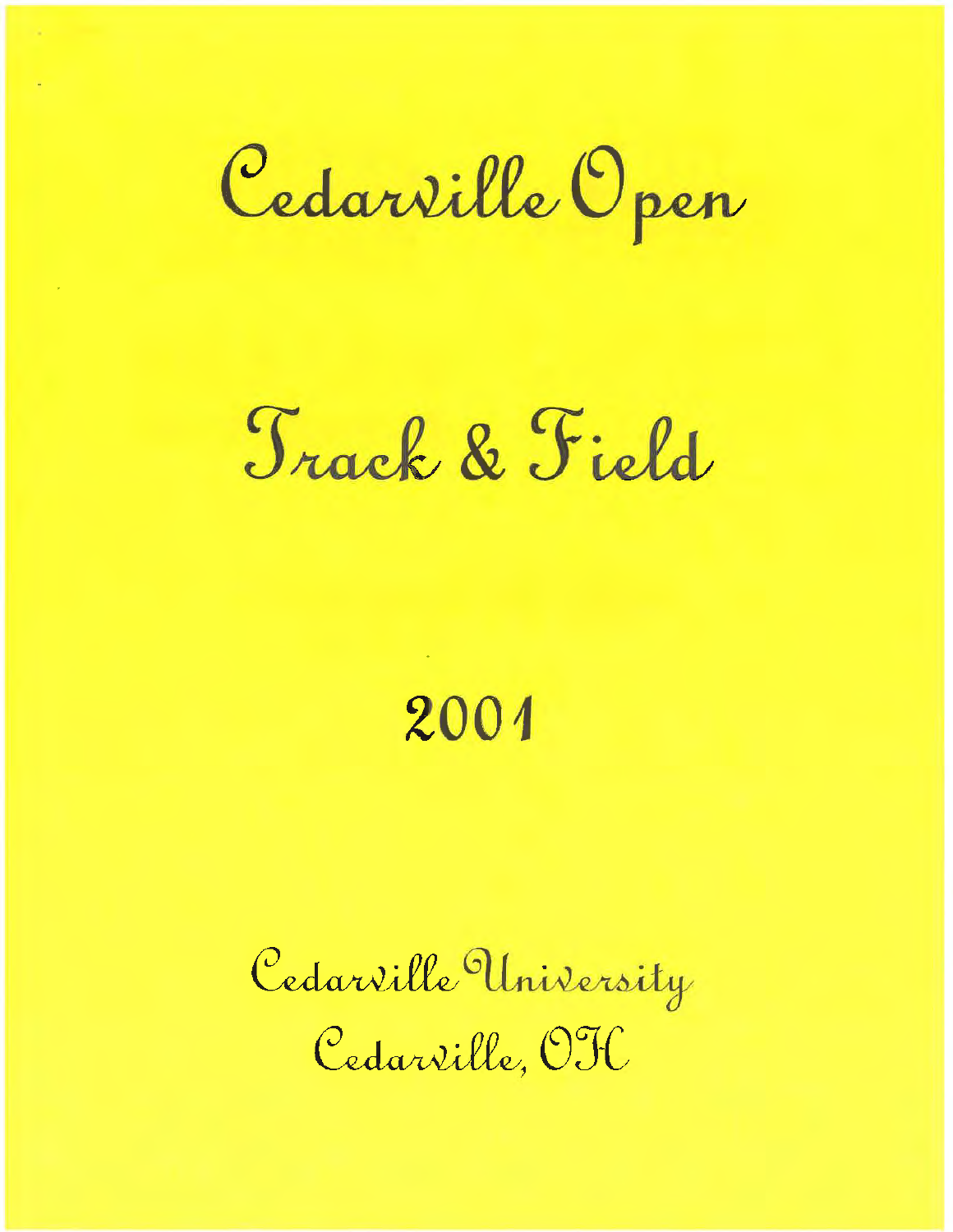

# **PHILLIPS**<br>Service & Quality Since 1942

**Building Materials & Service Since 1942** 

- Sand & Gravel  **Site Development** 
	-
- Ready Mix Concrete · Landscaping Supplies
- Crushed Limestone • Excavating & Grading
	-



Lofino's Supports The Cedarville University Yellow Jackets!

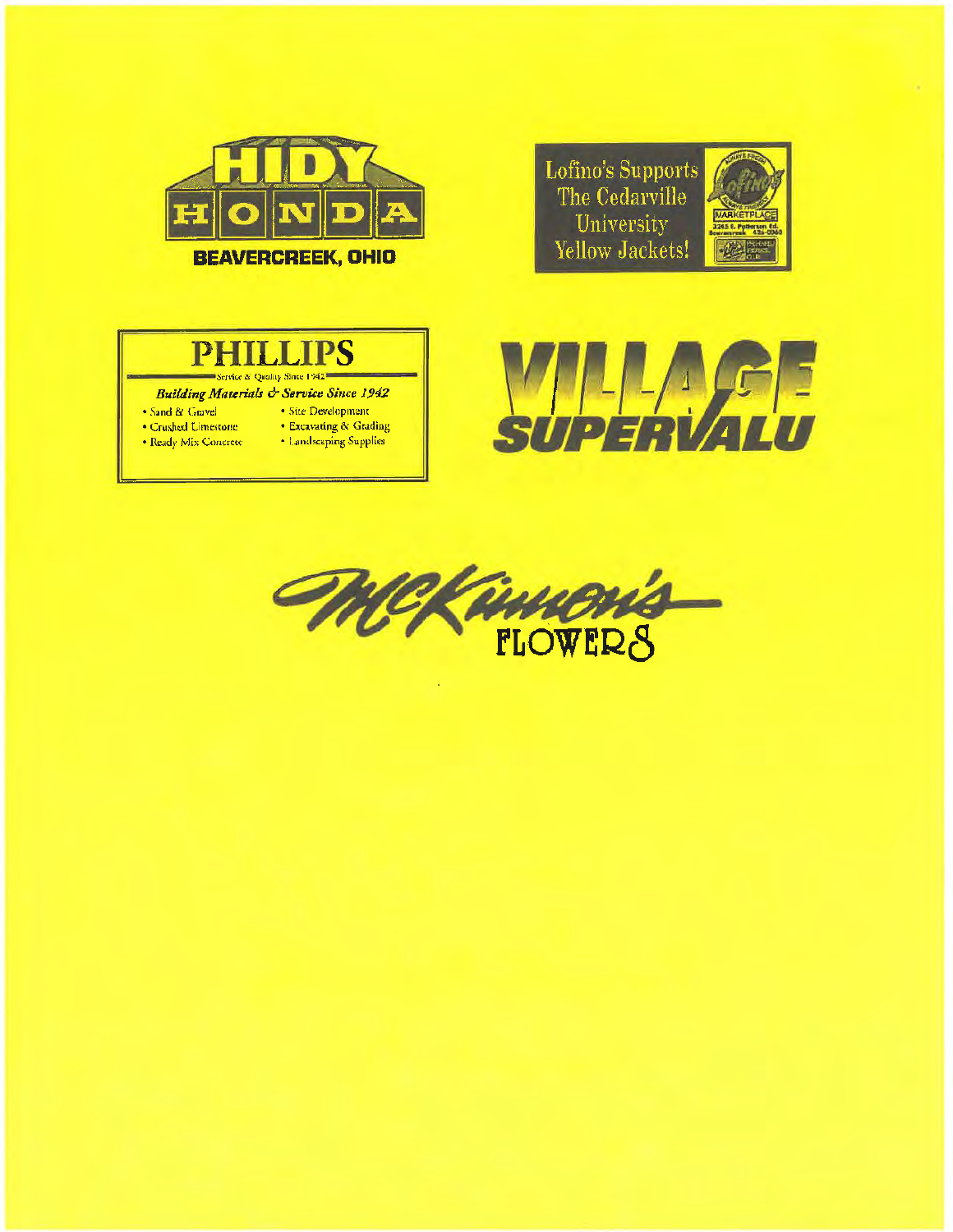#### CEDARVILLE OPEN SCHEDULE OF EVENTS, March 31, 2001

8:30 a.m Mens 5K race walk 9:00 am Women's 3 K race Walk

**10:00 am** 10,000 meter run (Men and women together)

#### **Field events:**

Hammer (m, then w) Long Jump (m & w, separate pits) Javelin (w, then m) Pole Vault (m then w) High Jump (w & m separate pits)

#### **Approx. 1:30 field events:**  Discus (w, then m) Shot (m, then w)

**Men's and women's triple jump will Start 30 minutes after completion of The long jump.** 

#### **11:00 am running events:**

5,000 meters (w) 3,000 Steeplechase (m)  $4X100$  relay (w, then m) 1500 meters (w) 1500 meters (m) 100 hurdles (w) 110 hurdles (m) 400 meters  $(w)$ 400 meters (m)  $100$  meters  $(w)$ 100 meters (m)  $800$  meters  $(w)$ 800 meters (m)  $400$  hurdles  $(w)$ 400 hurdles (m) 200 meters (w) 200 meters (m) 3,000 meters (w) 5,000 meters (m)  $4X800$  relay (w)  $4X800$  relay  $(m)$ 4X400 relay (w) 4X400 relay (m)

The men and women will run the 10,000 meter run at the same time. ln the horizontal jumps and the throws, there will be four attempts per athlete. Starting height in the women's high jump will be 4'7" and progress in 2" increments. The men's high jump will start at 5'9" and progress in 2" increments. The men's pole vault will start at 11 '6", and progress in 6" increments. The starting height for the women's pole vault will be **6' and progress in 6" increments.**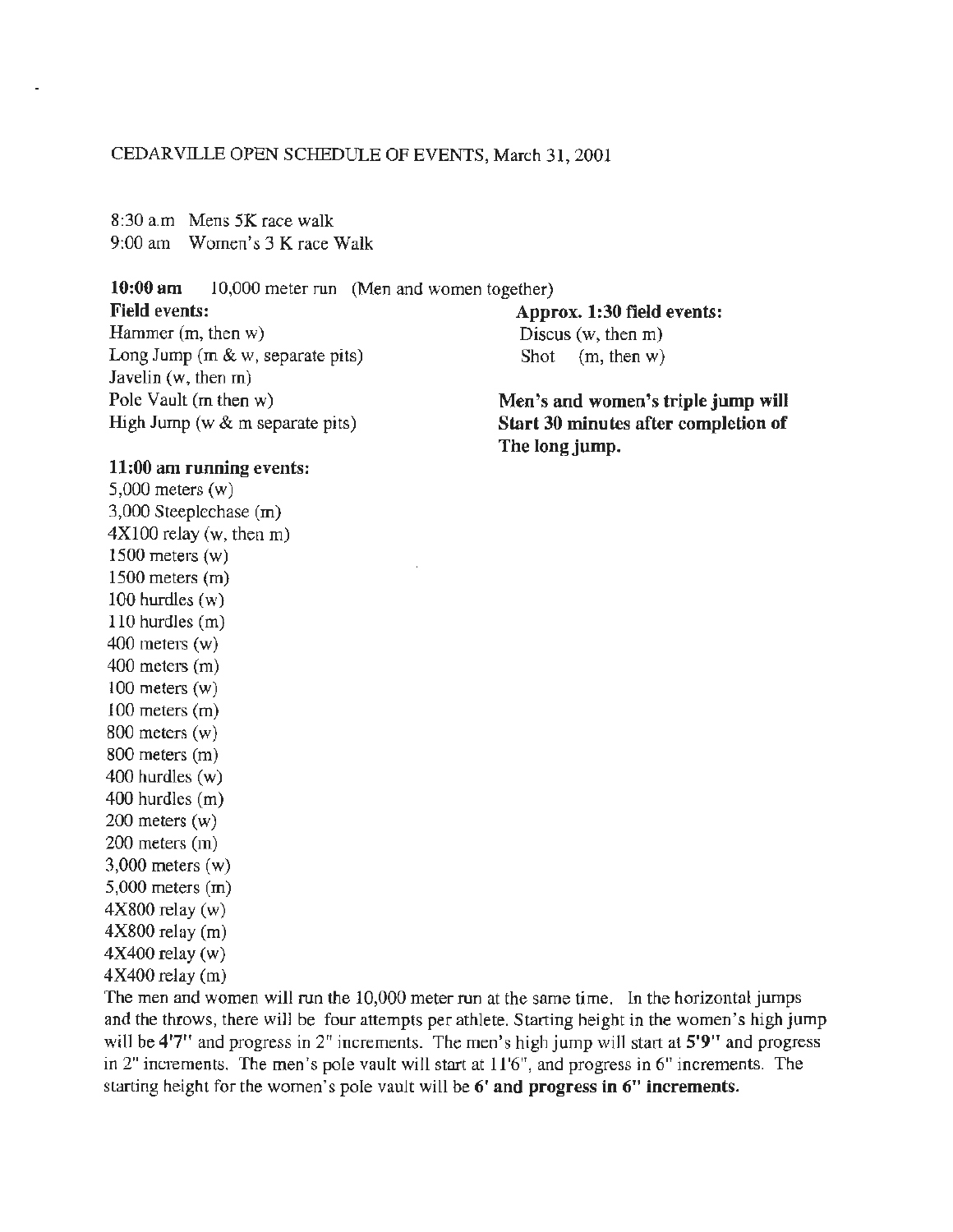| Cedarville College<br>03/29/01 5:45 PM                                                                    |   |                                                                                                                                                                                       | CEDARVILLE COLLEGE OPEN<br>CEDARVILLE, OHIO - Saturday 03/31/01<br>HEAT SHEETS AND FLIGHT SHEETS - TRACK & FIELD                                                                                               | Hy-Tek's MEET MANAGER | Page 2 |
|-----------------------------------------------------------------------------------------------------------|---|---------------------------------------------------------------------------------------------------------------------------------------------------------------------------------------|----------------------------------------------------------------------------------------------------------------------------------------------------------------------------------------------------------------|-----------------------|--------|
|                                                                                                           |   | Event 44 Women's 3,000 Meter Race Walk Finals<br>Saturday 03/31/01 at 9:30 AM                                                                                                         |                                                                                                                                                                                                                |                       |        |
| Pos<br>1<br>$\mathbf{z}$<br>3                                                                             |   | $#$ Final<br>Rulapaugh, Katie<br>Peters, Tina<br>Zenner, Jill                                                                                                                         | Cedarville College<br>Miami Valley Track Club<br>Miami Valley Track Club                                                                                                                                       |                       |        |
|                                                                                                           |   | Event 1 Men's 10,000 Meter Run Finals<br>Saturday 03/31/01 at 10:00 AM                                                                                                                |                                                                                                                                                                                                                |                       |        |
|                                                                                                           |   | meet: 32:03.88 Shadrack Kilemba Taylor Univ 03/30/96                                                                                                                                  |                                                                                                                                                                                                                |                       |        |
| Pos<br>1<br>$\overline{\mathbf{c}}$<br>3<br>$\boldsymbol{4}$<br>$\frac{5}{6}$<br>$\overline{7}$<br>8<br>9 |   | $#$ Final<br>Fogle, Josh<br>Rigsby, Jayson<br>Sisson, Andrew<br>Zeinner, Joe<br>Hendershot, Michael<br>Hillock, Bill<br>Carskadon, Ryan<br>Evener, Vince<br>Hildebrand, Ben           | Rio Grande<br>Marian College<br>Kenyon College<br>Northern Kentucky Univ<br>Rio Grande<br>Lindsey Wilson College<br>Northern Kentucky Univ<br>Kenyon College<br>Kenyon College                                 |                       |        |
|                                                                                                           |   | Event 42 Women's Pole Vault Finals<br>Saturday 03/31/01 at 10:00 AM                                                                                                                   |                                                                                                                                                                                                                |                       |        |
|                                                                                                           |   |                                                                                                                                                                                       | meet: 8'06.00" (2.59m) Susan Schaefer, Walsh University 03/25/00                                                                                                                                               |                       |        |
| Pos<br>1<br>2<br>3<br>$\boldsymbol{4}$<br>5<br>6<br>$\overline{7}$<br>8<br>9                              | # | Flight 1 Finals<br>Gerde, Cheryl<br>Walker, Jen<br>Stacey, Becca<br>Millet, Bekah<br>Heidenreich, Jen<br>Lewis, Robin<br>Wallace, Angela<br>Edgington, Callie<br>Dalessandra, Chrissy | Morehead State University<br>Cedarville College<br>Morehead State University<br>Cedarville College<br>Cedarville College<br>Malone College<br>University of Charleston<br>Cedarville College<br>Malone College |                       |        |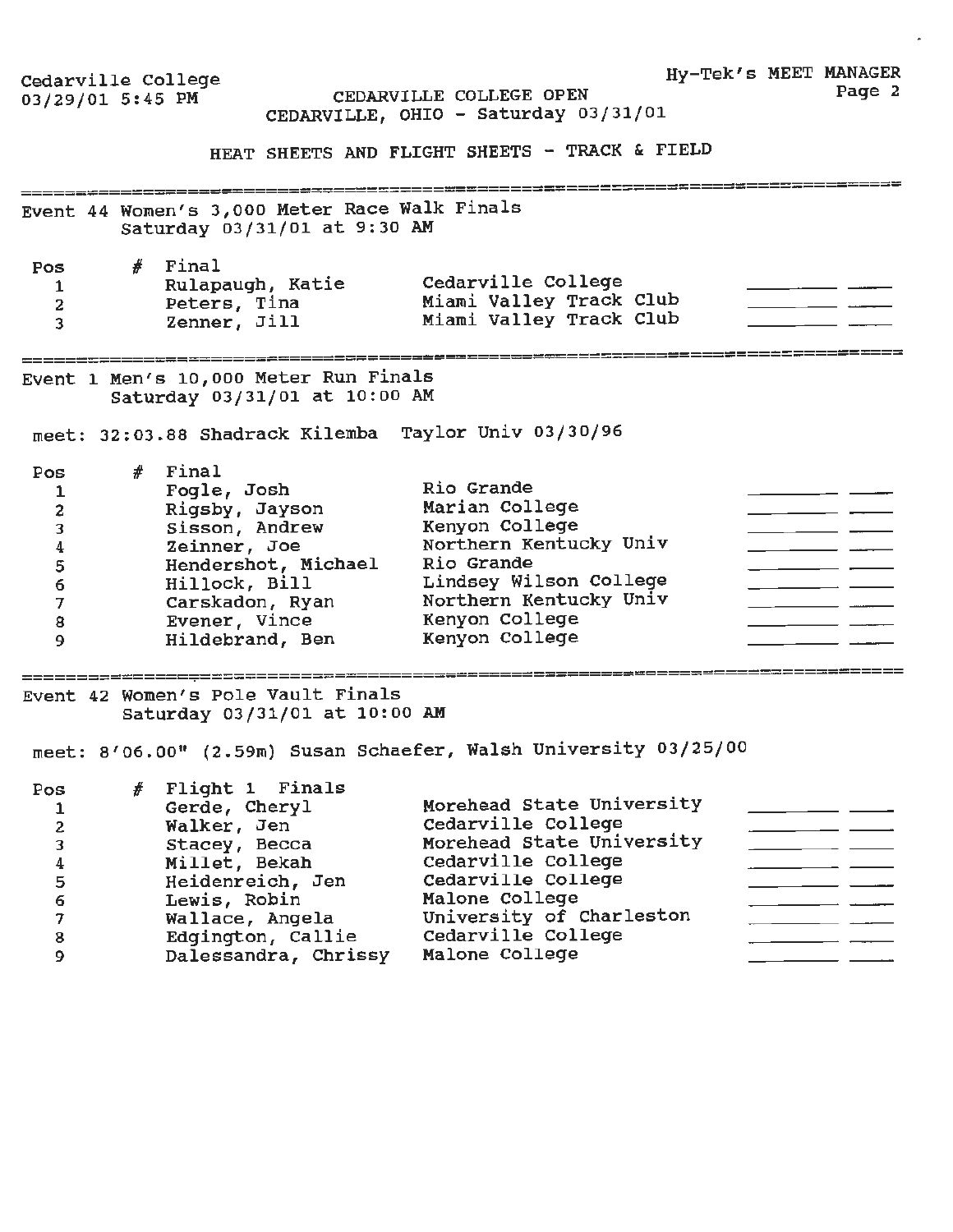CEDARVILLE COLLEGE OPEN CEDARVILLE, OHIO - Saturday 03/31/01

HEAT SHEETS AND FLIGHT SHEETS - TRACK & FIELD

Event 2 Men's 3,000 Meter steeplechase Finals Saturday 03/31/01 at 1:00 AM

meet: 9:10.71 Kip Rop Taylor Univ 03/27/99

| Pos          | # | Final              |                           |  |
|--------------|---|--------------------|---------------------------|--|
|              |   | Rotich, Mark       | Malone College            |  |
| $\mathbf{2}$ |   | Bail, Nate         | Malone College            |  |
| 3            |   | Mark, Josh         | Cedarville College        |  |
| 4            |   | Chirqwin, JC       | Morehead State University |  |
| 5            |   | Cross, Adam        | University of Charleston  |  |
| 6            |   | Lenhof, Chris      | Northern Kentucky Univ    |  |
| 7            |   | Alessandro, Brian  | Northern Kentucky Univ    |  |
| 8            |   | Alessandro, Kevin  | Northern Kentucky Univ    |  |
| 9            |   | Paisley, Kevin     | Unattached                |  |
| 10           |   | Chew, Dan          | Marian College            |  |
| 11           |   | Moody, Jason       | U. of Dayton track club   |  |
| 12           |   | Morel, Matt        | U. of Dayton track club   |  |
| 13           |   | Jones, Bryan       | Rio Grande                |  |
| 14           |   | Krumpelbeck, Jason | Xavier University         |  |

Event 3 Men's 4x100 Meter Relay Finals

Saturday 03/31/01 at 1:00 AM

meet: 41.54 Central State University 03/30/96

| Lane | Final                            |  |
|------|----------------------------------|--|
|      | Morehead State University        |  |
| 2    | Central State University         |  |
| 3    | Malone College                   |  |
| 4    | Cedarville College               |  |
| 5    | Lindsey Wilson College           |  |
| 6    |                                  |  |
|      | Cuyahoga Community Colleg        |  |
| 8    | Kenyon College                   |  |
| 9    | Morehead State University<br>"B" |  |

Event 43 Men's 5,000 Meter Race Walk Finals Saturday 03/31/01 at 9:00 AM

| Pos | Final           |                         |  |
|-----|-----------------|-------------------------|--|
| 1   | Hammer, Paul    | Unattached              |  |
| 2   | Boyles, Matthew | Rio Grande              |  |
| 3   | Shuter, Jack    | Columbus Striders       |  |
| 4   | Martin, Bill    | Columbus Striders       |  |
| 5   | Cowen, Al       | Miami Valley Track Club |  |
| 6   | Knotts, Chris   | Miami Valley Track Club |  |

ک کا کا کا کا کا کا کا کا کا بار بازی میں تو بنا ہے جو بازی کا کا کا ا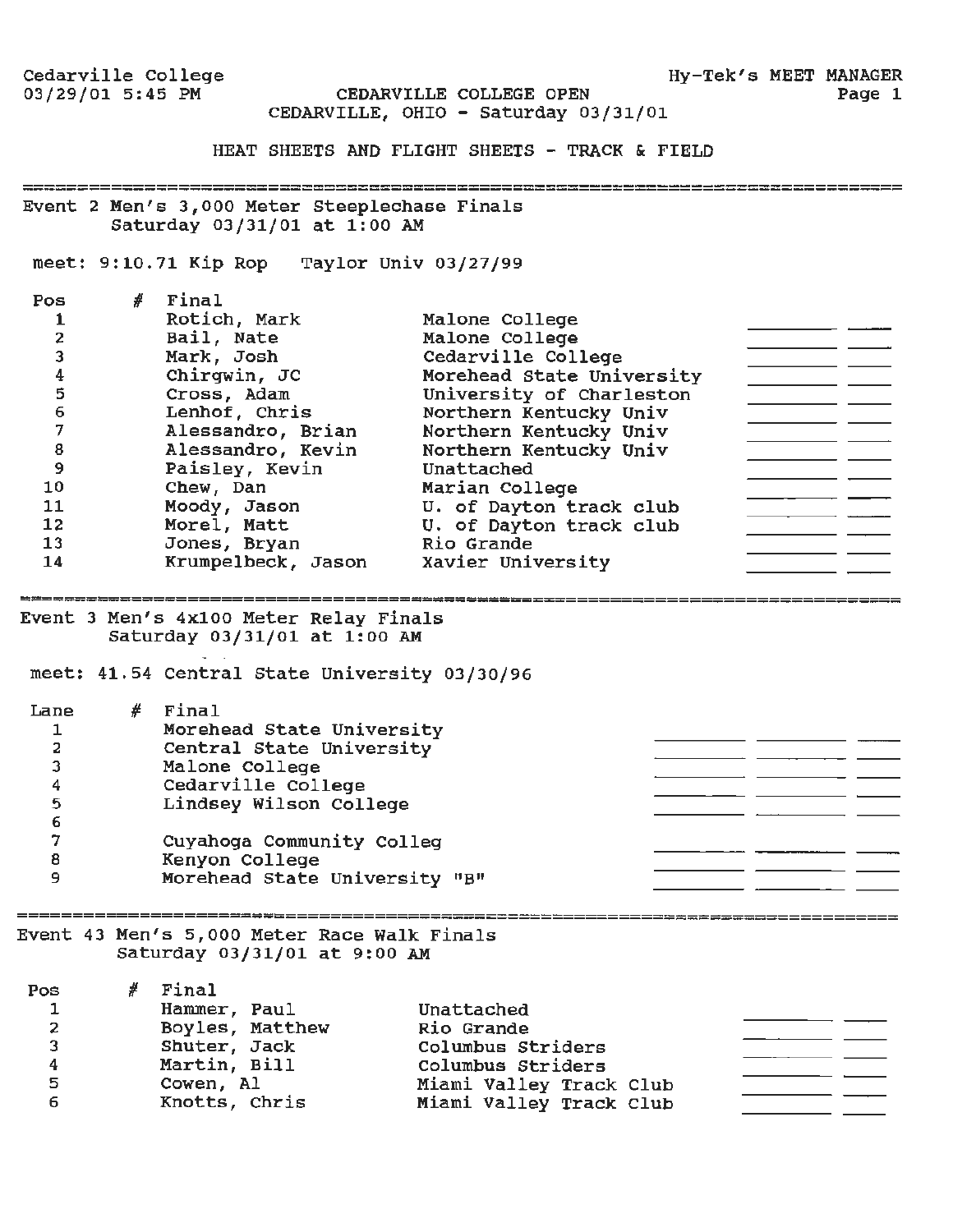Hy-Tek's MEET **MANAGER**  Page 3 ·

Cedarville College<br>03/29/01 5:45 PM

CEDARVILLE COLLEGE OPEN CEDARVILLE, OHIO - Saturday 03/31/01

HEAT SHEETS AND FLIGHT SHEETS - TRACK & FIELD

\*\*======================

#### Event 4 Men's 1,500 Meter Run Finals Saturday 03/31/01 at 1:00 PM

# meet: 3:57.00 Will Hodges, Cumberland 03/25/00

| Pos                     | #   | Section 1 Finals   |                           |  |
|-------------------------|-----|--------------------|---------------------------|--|
| 1                       |     | Tscholl, Kevin     | University of Dayton      |  |
| 2                       |     | Doran, Mike        | Xavier University         |  |
| 3                       |     | Reyes, Sergio      | Cedarville College        |  |
| 4                       |     | Kibungei, Daniel   | Malone College            |  |
| 5                       |     | Eaton, Carl        | Cuyahoga Community Colleg |  |
| 6                       |     | Cross, Adam        | University of Charleston  |  |
| 7                       |     | Johnston, David    | Miami Valley Track Club   |  |
| 8                       |     | Mulligan, Tim      | University of Dayton      |  |
| 9                       |     | Bement, Rick       | Cuyahoga Community Colleg |  |
| 10                      |     | Nehus, Eddie       | Cedarville College        |  |
| 11                      |     | Hauschildt, Jared  | University of Charleston  |  |
| 12                      |     | Hall, Adam         | Cedarville College        |  |
| 13                      |     | Frenchik, Steve    | University of Charleston  |  |
| 14                      |     | Whitaker, Justin   | Cedarville College        |  |
| 15                      |     | Atkins, Larry      | Morehead State University |  |
|                         |     |                    |                           |  |
| Pos                     | ิ # | Section 2 Finals   |                           |  |
| 1                       |     | Flick, Chris       | Unattached                |  |
| $\overline{\mathbf{2}}$ |     | Westwood, Mike     | Lindsey Wilson College    |  |
| 3                       |     | Jackson, Dimetrius | Cuyahoga Community Colleg |  |
| 4                       |     | Ranly, Phil        | University of Dayton      |  |
| 5                       |     | Page, Umar         | Cuyahoga Community Colleg |  |
| 6                       |     |                    |                           |  |
|                         |     | Kerns, David       | Rio Grande                |  |
| 7                       |     | Littrell, Scott    | Rio Grande                |  |
| 8                       |     | Passmore, Rob      | Kenyon College            |  |
| 9                       |     | Skelton, Shaun     | Morehead State University |  |
| 10                      |     | Schultz, Mike      | Lindsey Wilson College    |  |
| 11                      |     | Garshaw, Jay       | Marian College            |  |
| 12                      |     | Martin, Mike       | U. of Dayton track club   |  |
| 13                      |     | McNutt, Scott      | Rio Grande                |  |
| 14                      |     | Littrell, Marc     | Rio Grande                |  |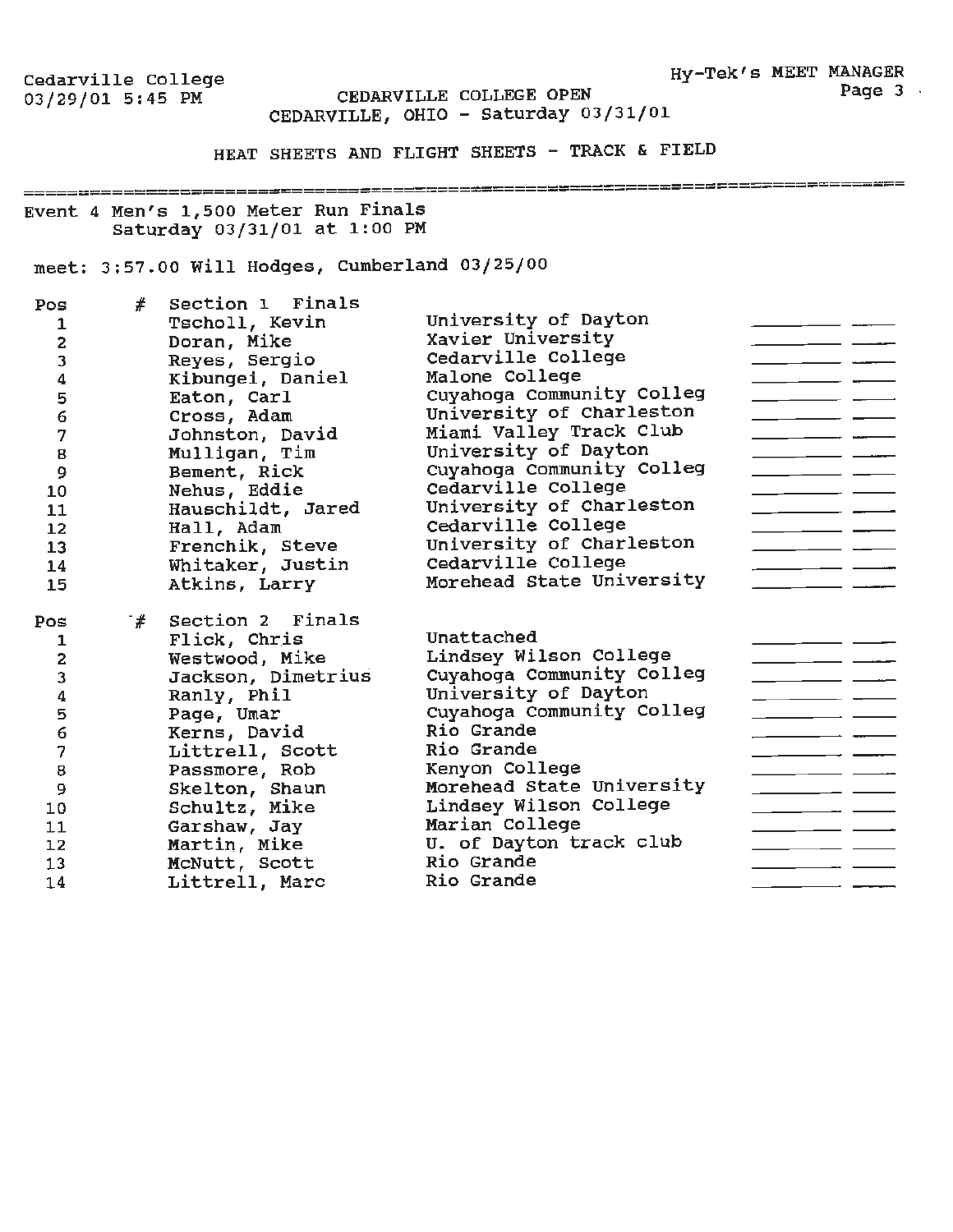| Cedarville College<br>03/29/01 5:45 PM                                        |   |                                                                                                                                                                          | CEDARVILLE COLLEGE OPEN<br>CEDARVILLE, OHIO - Saturday 03/31/01                                                                                                                        | Hy-Tek's MEET MANAGER<br>Page 4 |
|-------------------------------------------------------------------------------|---|--------------------------------------------------------------------------------------------------------------------------------------------------------------------------|----------------------------------------------------------------------------------------------------------------------------------------------------------------------------------------|---------------------------------|
|                                                                               |   |                                                                                                                                                                          | HEAT SHEETS AND FLIGHT SHEETS - TRACK & FIELD                                                                                                                                          |                                 |
|                                                                               |   | Event 5 Men's 110 Meter High Hurdles Finals<br>Saturday 03/31/01 at 1:00 PM                                                                                              |                                                                                                                                                                                        |                                 |
|                                                                               |   |                                                                                                                                                                          | meet: 14.04 Darren Youngstrom Taylor University 03/25/00                                                                                                                               |                                 |
| Lane<br>1<br>$\overline{2}$<br>3<br>4<br>5<br>6<br>7<br>8<br>$\overline{9}$   |   | # Section 1 Finals<br>Moodie, Justin<br>Baron, Jason<br>Hunter, Mark<br>Finney, Brian<br>Mitchell, Brian<br>Paugh, Andy<br>Studt, Derek<br>Marsh, Mike<br>Martin, Victor | Cuyahoga Community Colleg<br>Malone College<br>Malone College<br>Malone College<br>Rio Grande<br>Cedarville College<br>Malone College<br>Cedarville College<br>U. of Dayton track club |                                 |
| Lane<br>ı<br>$\overline{2}$<br>3<br>4<br>5<br>$\boldsymbol{6}$<br>7<br>8<br>9 | # | Section 2 Finals<br>Jackson, Dustin<br>Soeder, Paul<br>Tiger, Beau<br>Jones, Grant<br>Rexcoat, Brooks                                                                    | Lindsey Wilson College<br>Cuyahoga Community Colleg<br>Malone College<br>Unattached<br>Morehead State University                                                                       |                                 |

#### Event 6 Men's 400 Meter Dash Finals Saturday 03/31/01 at 1:00 PM

meet: 47.92 Craig First, unattached 03/25/00

| Lane | # Section 1 Finals  |                           |  |
|------|---------------------|---------------------------|--|
|      | Copeland, Aaron     | Malone College            |  |
| 2    | Lewis, Jason        | Marian College            |  |
|      | Marsh, Mike         | Cedarville College        |  |
|      | Dawkins, Omar       | Central State University  |  |
| 5    | Conrad, Ryan        | Malone College            |  |
| б    | Renzsatarek, Robert | Unattached                |  |
|      | Balint, Matt        | Cuyahoga Community Colleg |  |
| 8    | Gooch, BJ           | Morehead State University |  |
|      | Rataj, Charlie      | U. of Dayton track club   |  |

=============

<u>-----------------------</u>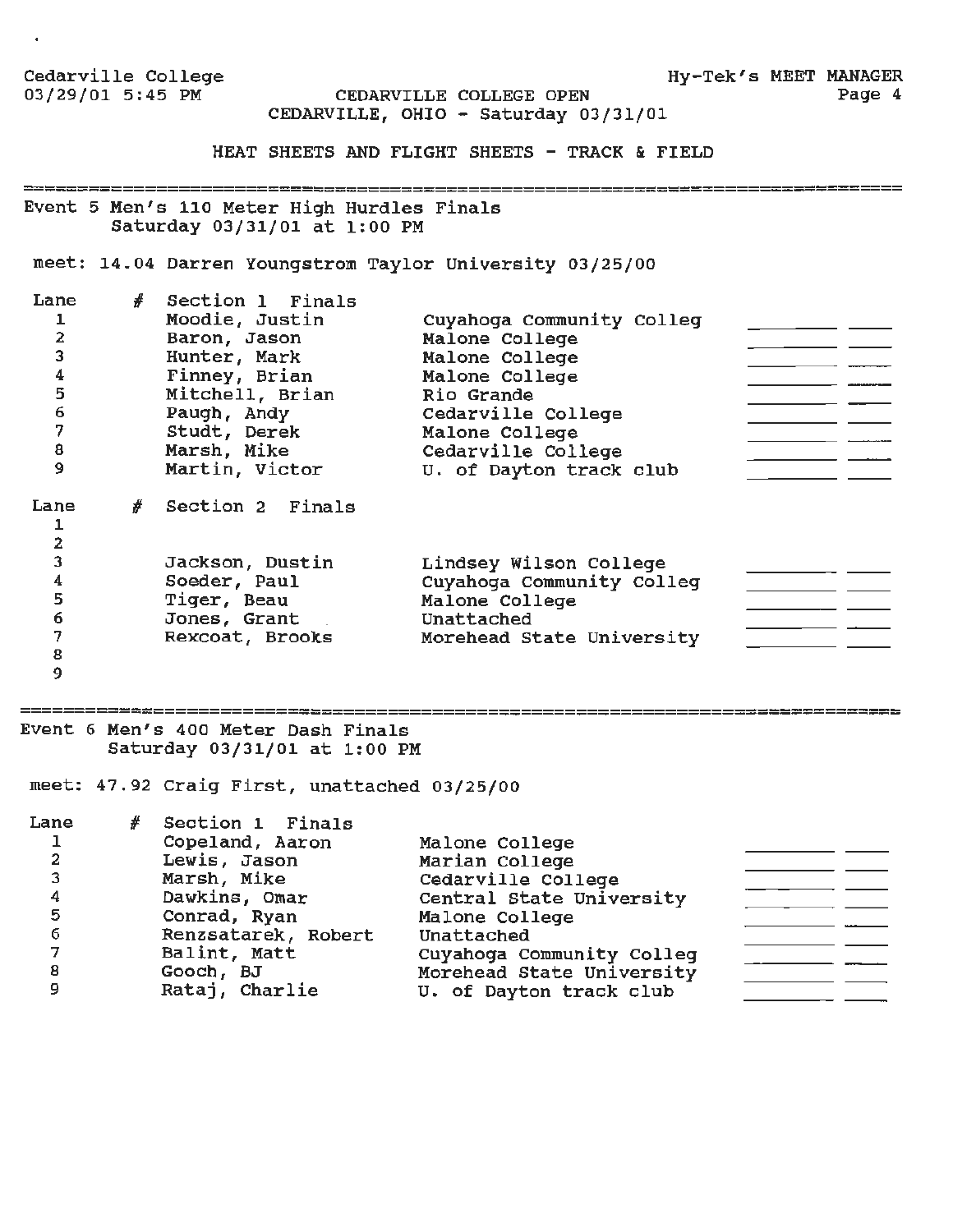Hy-Tek's MEET MANAGER

-##¤¤==============================

CEDARVILLE COLLEGE OPEN CEDARVILLE, OHIO - Saturday 03/31/01

HEAT SHEETS AND FLIGHT SHEETS - TRACK & FIELD

Event 6 Men's 400 Meter Dash Finals (Continued)

| Lane<br>2<br>3<br>4<br>5<br>6<br>7<br>8<br>9 | # | Section 2 Finals<br>Miller, Sam<br>Morgan, Brian<br>Scott, Courtney<br>Yearley, Eric<br>Smith, Matt<br>Naim, Timothy<br>Morrissey, Tim<br>Williams, Kevin<br>Morrow, Donnie | Cuyahoga Community Colleg<br>Cedarville College<br>Lindsey Wilson College<br>Cedarville College<br>Cedarville College<br>Wilberforce Unviversity<br>Cedarville College<br>Malone College<br>Wilberforce Unviversity |
|----------------------------------------------|---|-----------------------------------------------------------------------------------------------------------------------------------------------------------------------------|---------------------------------------------------------------------------------------------------------------------------------------------------------------------------------------------------------------------|
| Lane                                         |   | Section 3 Finals                                                                                                                                                            |                                                                                                                                                                                                                     |
| 2                                            |   | Johnson, Scott                                                                                                                                                              | Lindsey Wilson College                                                                                                                                                                                              |
| 3                                            |   | Rogers, Kit                                                                                                                                                                 | Kenyon College                                                                                                                                                                                                      |
| 4                                            |   | Passerell, Brian                                                                                                                                                            | Cuyahoqa Community Colleg                                                                                                                                                                                           |
| 5                                            |   | Lindsey, Brian                                                                                                                                                              | Lindsey Wilson College                                                                                                                                                                                              |
| 6                                            |   | Jones, Lawrence                                                                                                                                                             | Wilberforce Unviversity                                                                                                                                                                                             |
| 7                                            |   | Jackson, Michael                                                                                                                                                            | Wilberforce Unviversity                                                                                                                                                                                             |
| 8                                            |   | Craddock, Rayshawn                                                                                                                                                          | Wilberforce Unviversity                                                                                                                                                                                             |
| 9                                            |   |                                                                                                                                                                             |                                                                                                                                                                                                                     |

Event 7 Men's 100 Meter Dash Finals Saturday 03/31/01 at 1:00 PM

meet: 10.46 Phillip First Miami University 03/27/99

| Lane<br>2<br>3<br>4<br>5<br>$\mathbf 6$<br>7<br>8<br>9 | # Section 1 Finals<br>Renzsatarek, Robert<br>Morrow, Donnie<br>Marshall, LaShaun<br>Dawkins, Omar<br>Thompson, Ed<br>McLemore, Jason<br>Naim, Timothy<br>Grant, Akmal<br>Miller, Victor | Unattached<br>Wilberforce Unviversity<br>Central State University<br>Central State University<br>Central State University<br>Central State University<br>Wilberforce Unviversity<br>Lindsey Wilson College<br>Cuyahoqa Community Colleg |  |
|--------------------------------------------------------|-----------------------------------------------------------------------------------------------------------------------------------------------------------------------------------------|-----------------------------------------------------------------------------------------------------------------------------------------------------------------------------------------------------------------------------------------|--|
| Lane<br>1                                              | # Section 2 Finals<br>Ward, Bill                                                                                                                                                        | Kenyon College                                                                                                                                                                                                                          |  |
| $\overline{\mathbf{z}}$                                | Perry, TJ                                                                                                                                                                               | Morehead State University                                                                                                                                                                                                               |  |
| 3                                                      | Thomas, Ellis<br>Perazich, Milan                                                                                                                                                        | University of Charleston<br>Kenyon College                                                                                                                                                                                              |  |
| 4<br>5                                                 | Marie, Marc                                                                                                                                                                             | Kenyon College                                                                                                                                                                                                                          |  |
| 6                                                      | Altenburger, Kurt                                                                                                                                                                       | Cuyahoga Community Colleg                                                                                                                                                                                                               |  |
| 7                                                      | Dinkins, David                                                                                                                                                                          | Morehead State University                                                                                                                                                                                                               |  |
| 8                                                      | Turner, Marcus                                                                                                                                                                          | Morehead State University                                                                                                                                                                                                               |  |
| 9                                                      | Clement, Damien                                                                                                                                                                         | University of Charleston                                                                                                                                                                                                                |  |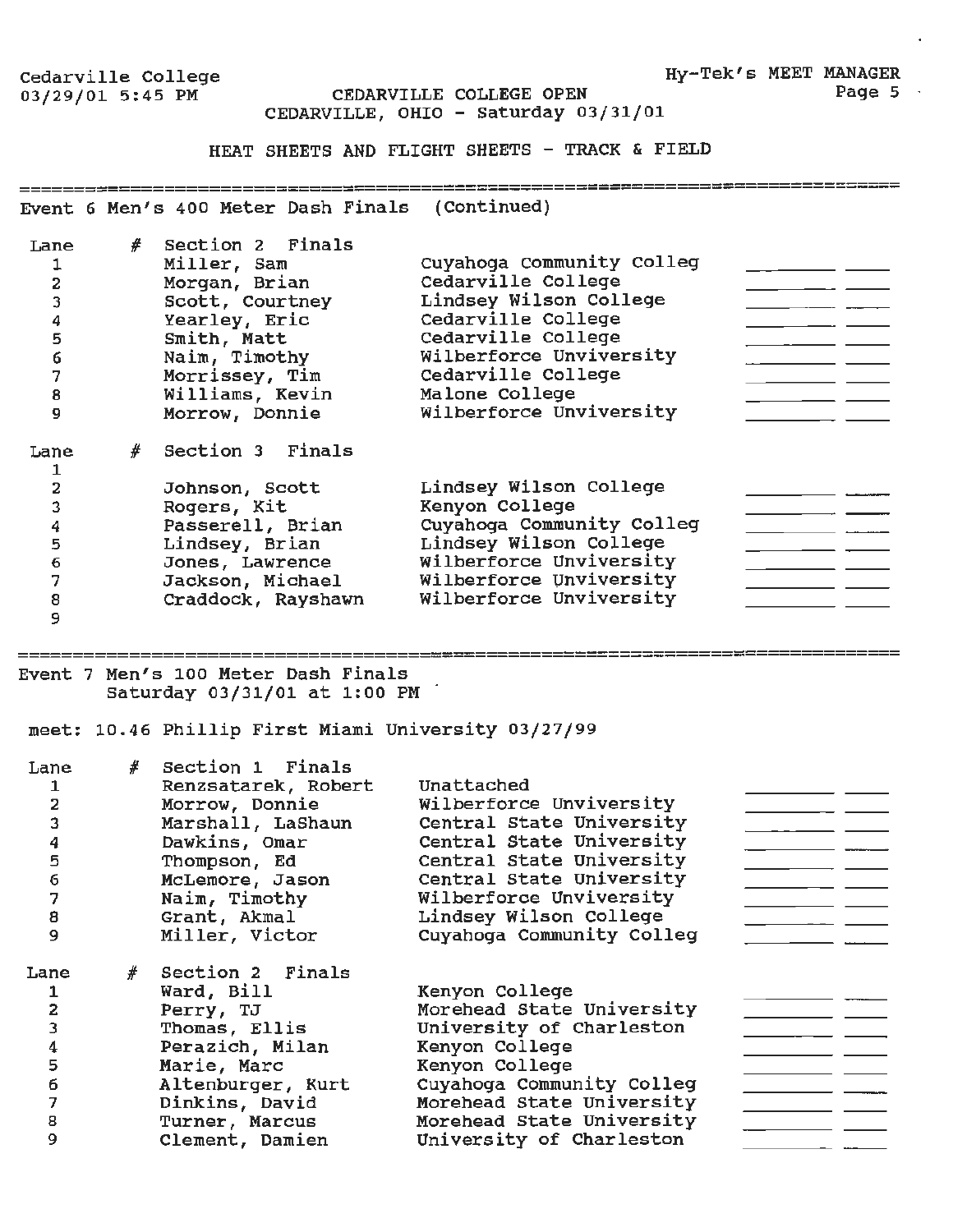#### CEDARVILLE COLLEGE OPEN CEDARVILLE, OHIO - Saturday 03/31/01

#### HEAT SHEETS AND FLIGHT SHEETS - TRACK & FIELD

Event 7 Men's 100 Meter Dash Finals (Continued)

| Lane<br>1<br>$\overline{a}$<br>3<br>4<br>5<br>6<br>$\overline{7}$<br>8<br>9 | # | Section 3 Finals<br>Millet, John<br>Hauer, Aaron<br>Franchi, Nick<br>Hay, Mike<br>Soeder, Paul<br>Biales, Paul<br>Huffman, Micah<br>John, Tony<br>Harper, James | Cedarville College<br>Cedarville College<br>Kenyon College<br>Malone College<br>Cuyahoga Community Colleg<br>Cuyahoqa Community Colleq<br>Cedarville College<br>Malone College<br>Marian College |  |
|-----------------------------------------------------------------------------|---|-----------------------------------------------------------------------------------------------------------------------------------------------------------------|--------------------------------------------------------------------------------------------------------------------------------------------------------------------------------------------------|--|
| Lane<br>1                                                                   | # | Section 4 Finals                                                                                                                                                |                                                                                                                                                                                                  |  |
| $\overline{2}$                                                              |   | Craddock, Rayshawn                                                                                                                                              | Wilberforce Unviversity                                                                                                                                                                          |  |
| 3                                                                           |   | Camp, Josh                                                                                                                                                      | Malone College                                                                                                                                                                                   |  |
| 4                                                                           |   | Wandracek, Doug                                                                                                                                                 | Malone College                                                                                                                                                                                   |  |
| 5                                                                           |   | Kimbowa, Dan                                                                                                                                                    | Marian College                                                                                                                                                                                   |  |
| 6                                                                           |   | Hileman, Travis                                                                                                                                                 | Malone College                                                                                                                                                                                   |  |
| 7                                                                           |   | McCormick, Ryan                                                                                                                                                 | Cedarville College                                                                                                                                                                               |  |
| 8                                                                           |   | Bicknell, Matt                                                                                                                                                  | Cedarville College                                                                                                                                                                               |  |
| 9                                                                           |   |                                                                                                                                                                 |                                                                                                                                                                                                  |  |

Event 8 Men's 800 Meter Run Finals Saturday 03/31/01 at 1:00 PM

meet: 1:49.78 James Njoroge Taylor Univ 03/30/96

| Pos | # Section 1 Finals |                           |  |
|-----|--------------------|---------------------------|--|
|     | Morgan, Jody       | University of Charleston  |  |
| 2   | Flick, Chris       | Unattached                |  |
| 3   | Jackson, Dimetrius | Cuyahoga Community Colleg |  |
| 4   | Frenchik, Steve    | University of Charleston  |  |
| 5   | Bement, Rick       | Cuyahoga Community Colleg |  |
| 6   | Eaton, Carl        | Cuyahoga Community Colleq |  |
| 7   | Joren, John        | Malone College            |  |
| 8   | Atkins, Larry      | Morehead State University |  |
| 9   | Emig, Aaron        | Kenyon College            |  |
| 10  | Nehus, Eddie       | Cedarville College        |  |
| 11  | Lindsey, Brian     | Lindsey Wilson College    |  |
| 12  | Nelson, Drew       | Cedarville College        |  |
|     |                    |                           |  |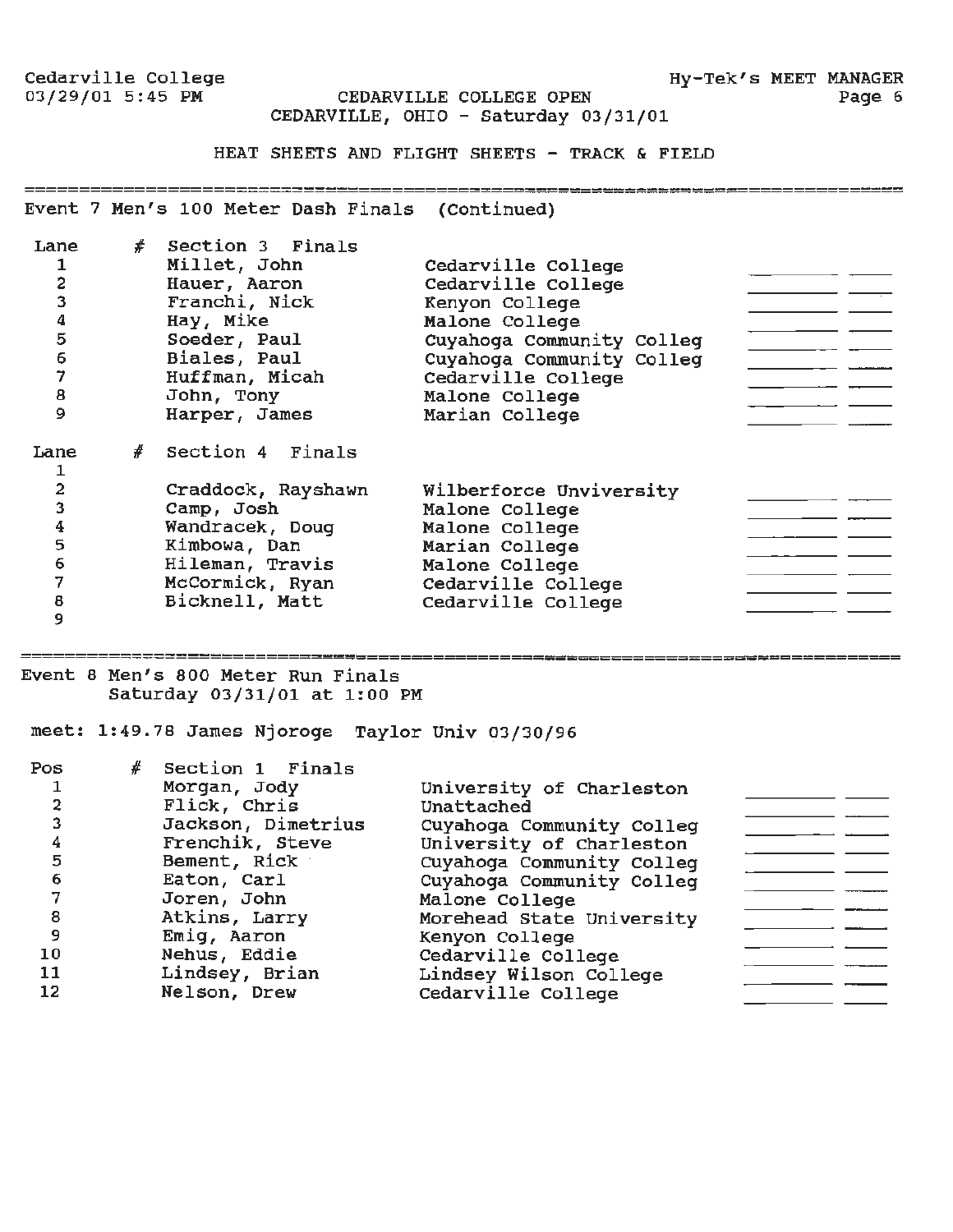Cedarville College Hy-Tek's MEET MANAGER CEDARVILLE COLLEGE OPEN CEDARVILLE, OHIO - Saturday 03/31/01

HEAT SHEETS AND FLIGHT SHEETS - TRACK & FIELD

emperwysependersystemen are continued)<br>Event 8 Men's 800 Meter Run Finals (Continued)

| Pos | $\frac{d}{dt}$ | Section 2 Finals   |                           |
|-----|----------------|--------------------|---------------------------|
|     |                | Cross, Adam        | University of Charleston  |
| 2   |                | Arms, Jerrod       | Rio Grande                |
| 3   |                | Krueger, Mike      | Marian College            |
| 4   |                | Rice, Adam         | Rio Grande                |
| 5   |                | Hauschildt, Jared  | University of Charleston  |
| 6   |                | Garshaw, Jay       | Marian College            |
| 7   |                | Beetham, Owen      | Kenyon College            |
| 8   |                | Richardson, Cory   | Rio Grande                |
| 9   |                | Klatte, Mike       | University of Dayton      |
| 10  |                | Beck, Joe          | Northern Kentucky Univ    |
| 11  |                | Aukerman, Mike     | Malone College            |
| 12  |                | Whitkanack, Zach   | Marian College            |
| Pos |                | # Section 3 Finals |                           |
|     |                | Craddock, Rayshawn | Wilberforce Unviversity   |
| 2   |                | Skelton, Shaun     | Morehead State University |
| 3   |                | Page, Umar         | Cuyahoga Community Colleg |
| 4   |                | Corley, Daniel     | Lindsey Wilson College    |
| 5   |                | Huber, Mike        | Northern Kentucky Univ    |
| 6   |                | Doran, Mike        | Xavier University         |
| 7   |                | Chuhay, Jason      | Cuyahoga Community Colleg |
| 8   |                | Lenarz, Mike       | U. of Dayton track club   |
| 9   |                |                    |                           |

10

11

==========================

Event 9 Men's 400 Meter Low Hurdles Finals Saturday 03/31/01 at 1:00 PM

meet: 52.61 Darren Youngstrom Taylor university 03/25/00

| Lane<br>1<br>$\overline{a}$ | Section 1 Finals<br>Lenhof, Chris<br>Detter, jared<br>Moody, Jason<br>Miller, Victor | Northern Kentucky Univ<br>Malone College<br>U. of Dayton track club<br>Cuyahoqa Community Colleg |  |
|-----------------------------|--------------------------------------------------------------------------------------|--------------------------------------------------------------------------------------------------|--|
| 5<br>6                      | Reynolds, Cliff<br>Finney, Brian                                                     | Cedarville College<br>Malone College                                                             |  |
|                             | Paugh, Andy                                                                          | Cedarville College                                                                               |  |
| 8                           | Rivera, Norgie                                                                       | Lindsey Wilson College                                                                           |  |
|                             | Baron, Jason                                                                         | Malone College                                                                                   |  |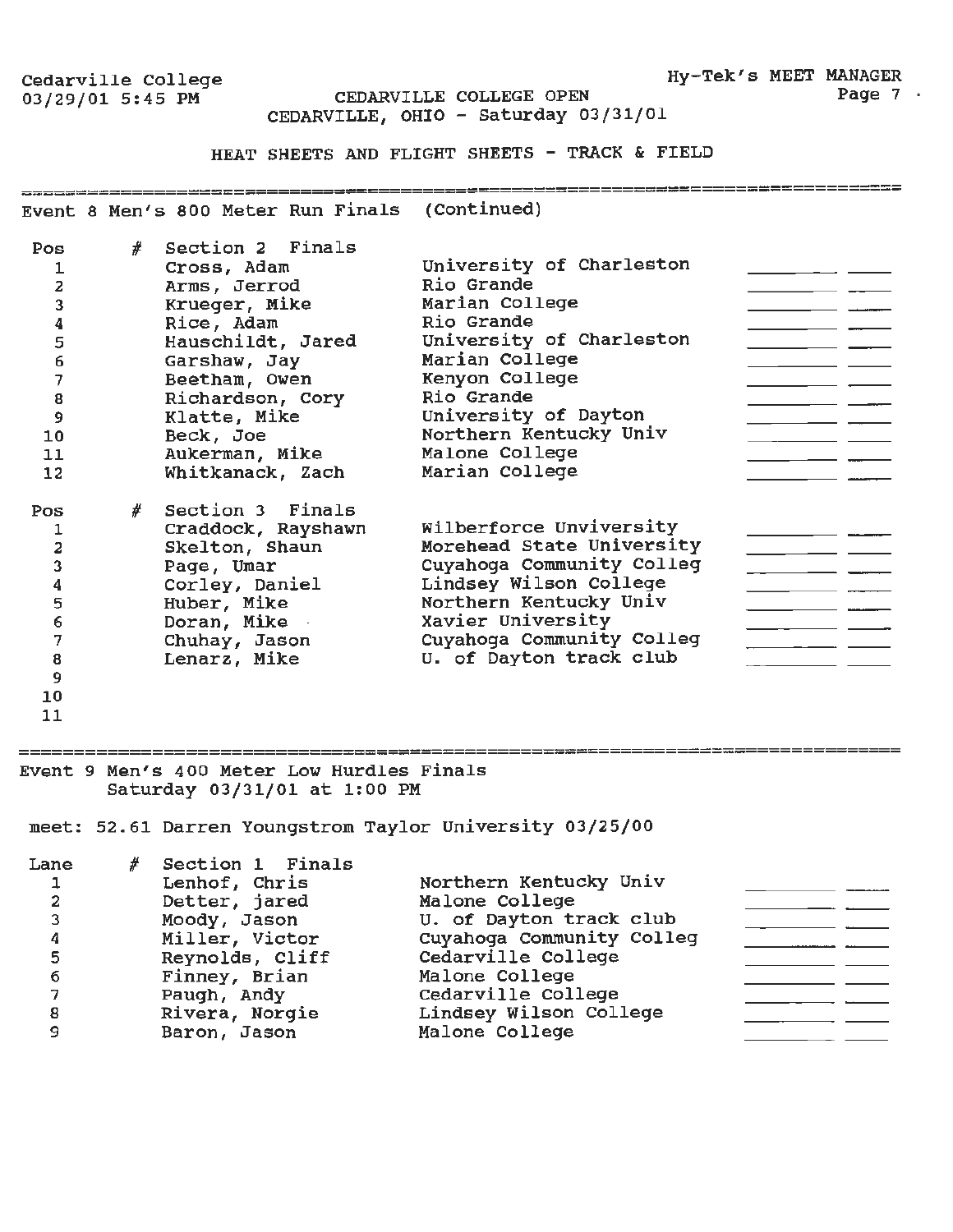**Hy-Tek's MEET MANAGER**  Page 8

CEDARVILLE COLLEGE OPEN CEDARVILLE, OHIO - Saturday 03/31/01

HEAT SHEETS AND FLIGHT SHEETS - TRACK & FIELD

Event 9 Men's 400 Meter Low Hurdles Finals (Continued)

# Section 2 Finals Lane 1 2 Ratliff, Jason Morehead State University 3  $\overline{\phantom{a}}$  and  $\overline{\phantom{a}}$  and  $\overline{\phantom{a}}$ Martin, Victor u. of Dayton track club 4 Tiger, Beau Malone College 5  $\overline{\phantom{a}}$  . The contract of  $\overline{\phantom{a}}$ Morehead State University Rexcoat, Brooks 6  $\frac{1}{2}$ 7 8 9

Event 10 Men's 200 Meter Dash Finals Saturday 03/31/01 at 1:00 PM

meet: 21.46 Phillip First Miami University 03/27/99

| Lane<br>1<br>2<br>3<br>4<br>5<br>6<br>7<br>8<br>9 | # | Section 1 Finals<br>Hay, Mike<br>Dawkins, Omar<br>Ndri, Eric<br>Skelton, Mark<br>Perazich, Milan<br>Ward, Bill<br>Grant, Akmal<br>Dinkins, David<br>McLemore, Jason       | Malone College<br>Central State University<br>Central State University<br>Malone College<br>Kenyon College<br>Kenyon College<br>Lindsey Wilson College<br>Morehead State University<br>Central State University            |  |
|---------------------------------------------------|---|---------------------------------------------------------------------------------------------------------------------------------------------------------------------------|----------------------------------------------------------------------------------------------------------------------------------------------------------------------------------------------------------------------------|--|
| Lane<br>1<br>2<br>3<br>4<br>5<br>6<br>7<br>8<br>9 | # | Section 2 Finals<br>Groubert, Don<br>Thomas, Ellis<br>Thompson, Ed<br>Clement, Damien<br>Perry, TJ<br>Rataj, Charlie<br>Dant, Michael<br>Schlabach, Joel<br>Harper, James | Malone College<br>University of Charleston<br>Central State University<br>University of Charleston<br>Morehead State University<br>U. of Dayton track club<br>University of Charleston<br>Malone College<br>Marian College |  |
| Lane<br>1<br>2<br>3<br>4<br>5<br>6<br>7<br>8<br>9 | # | Section 3 Finals<br>Wandracek, Doug<br>Altenburger, Kurt<br>John, Tony<br>Huffman, Micah<br>Smith, Matt<br>Morrissey, Tim<br>Lewis, Jason<br>Rogers, Kit<br>Franchi, Nick | Malone College<br>Cuyahoga Community Colleg<br>Malone College<br>Cedarville College<br>Cedarville College<br>Cedarville College<br>Marian College<br>Kenyon College<br>Kenyon College                                      |  |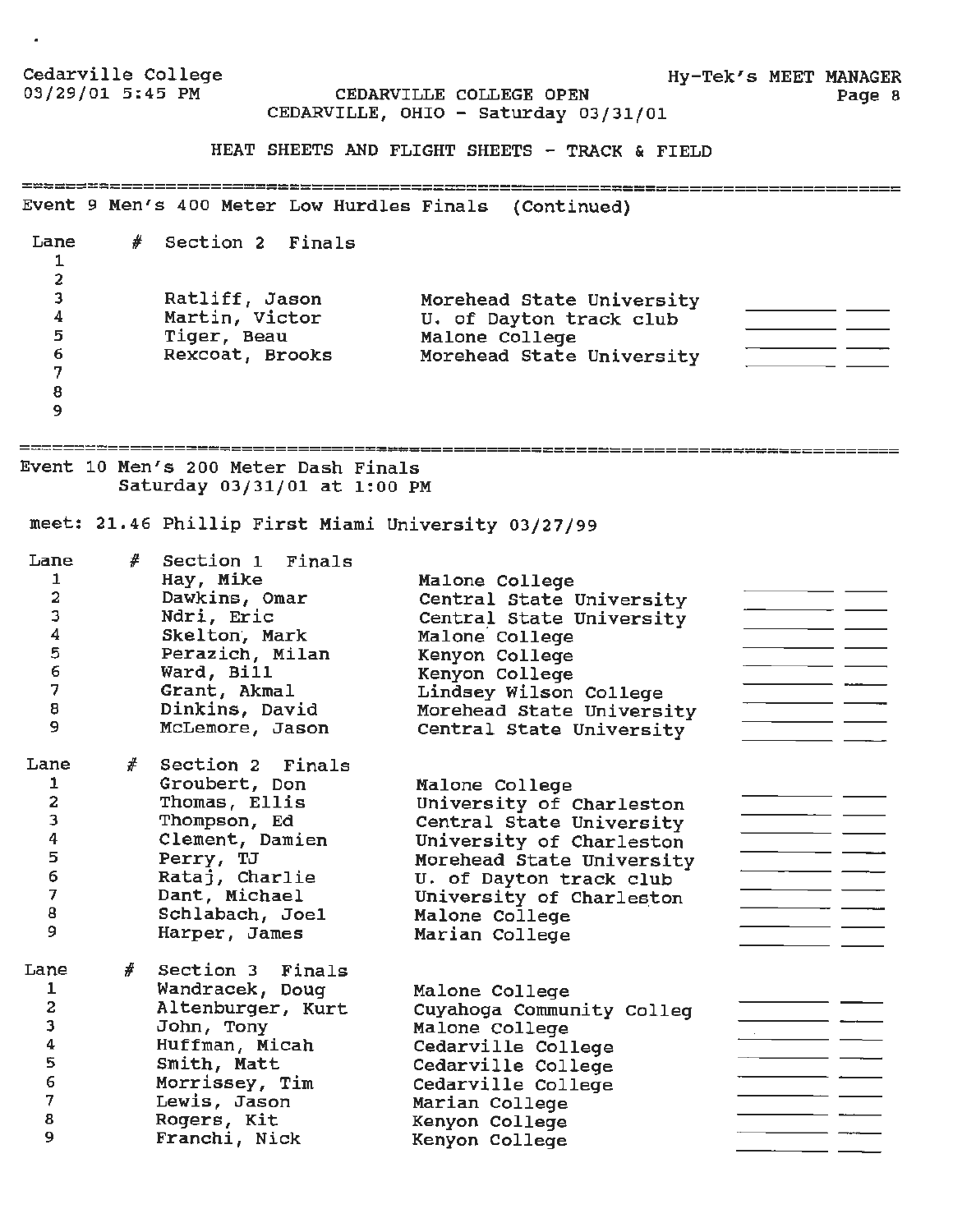Hy-Tek's MEET MANAGER Page 9

Cedarville College<br>03/29/01 5:45 PM

CEDARVILLE COLLEGE OPEN CEDARVILLE, OHIO - Saturday 03/31/01

HEAT SHEETS AND FLIGHT SHEETS - TRACK & FIELD

Event 10 Men's 200 Meter Dash Finals (Continued)

| Lane<br>2<br>3<br>4<br>5<br>6<br>7<br>8<br>9 | # | Section 4 Finals<br>Yearley, Eric<br>Naim, Timothy<br>Kaufman, Matt<br>Millet, John<br>Morrow, Donnie<br>Biales, Paul<br>McCormick, Ryan<br>Scott, Courtney<br>Kimbowa, Dan | Cedarville College<br>Wilberforce Unviversity<br>Cedarville College<br>Cedarville College<br>Wilberforce Unviversity<br>Cuyahoqa Community Colleg<br>Cedarville College<br>Lindsey Wilson College<br>Marian College |
|----------------------------------------------|---|-----------------------------------------------------------------------------------------------------------------------------------------------------------------------------|---------------------------------------------------------------------------------------------------------------------------------------------------------------------------------------------------------------------|
| Lane                                         |   | Section 5 Finals                                                                                                                                                            |                                                                                                                                                                                                                     |
| 2                                            |   | Passerell, Brian                                                                                                                                                            | Cuyahoga Community Colleg                                                                                                                                                                                           |
| 3                                            |   | Craddock, Rayshawn                                                                                                                                                          | Wilberforce Unviversity                                                                                                                                                                                             |
| 4                                            |   | Miller, Sam                                                                                                                                                                 | Cuyahoga Community Colleg                                                                                                                                                                                           |
| 5                                            |   | Jones, Lawrence                                                                                                                                                             | Wilberforce Unviversity                                                                                                                                                                                             |
| 6                                            |   | Jackson, Michael                                                                                                                                                            | Wilberforce Unviversity                                                                                                                                                                                             |
| 7                                            |   | Chuhay, Jason                                                                                                                                                               | Cuyahoga Community Colleg                                                                                                                                                                                           |
| 8                                            |   | Bicknell, Matt                                                                                                                                                              | Cedarville College                                                                                                                                                                                                  |
| 9                                            |   | <b>Jackson, Dustin</b>                                                                                                                                                      | Lindsey Wilson College                                                                                                                                                                                              |

Event 11 Men's 5,000 Meter Run Finals Saturday 03/31/01 at 1:00 PM

meet: 14:53.54 Charles Wallace Bob Schul T.C. 03/27/99

| Pos | # | Final            |                           |
|-----|---|------------------|---------------------------|
| 1   |   | Leonard, Dave    | Malone College            |
| 2   |   | Mol, Ryan        | Malone College            |
| 3   |   | Reyes, Sergio    | Cedarville College        |
| 4   |   | Hodgson, Eric    | Malone College            |
| 5   |   | Bruder, Alan     | Cedarville College        |
| 6   |   | Fox, Jody        | Cedarville College        |
| 7   |   | Wakefield, Steve | Cedarville College        |
| 8   |   | Swisher, Craig   | Unattached                |
| 9   |   | Dickenson, Tom   | Cuyahoga Community Colleg |
| 10  |   | Loescher, Ken    | Cedarville College        |
| 11  |   | Plaatje, Dan     | Cedarville College        |
| 12  |   | Baird, Michael   | Kenyon College            |
| 13  |   | Ott, Eric        | Unattached                |
| 14  |   | Eble, Mike       | University of Dayton      |
| 15  |   | Boyles, Matthew  | Rio Grande                |
| 16  |   | Gray, Jason      | Cedarville College        |
| 17  |   | Sykes, Tim       | Rio Grande                |
| 18  |   | Westfall, Shaun  | University of Dayton      |
| 19  |   | Galamb, Wes      | University of Dayton      |
| 20  |   | Webb, Dan        | Marian College            |
| 21  |   | Morgan, Jody     | University of Charleston  |
| 22  |   | Baker, Derek     | Rio Grande                |
|     |   |                  |                           |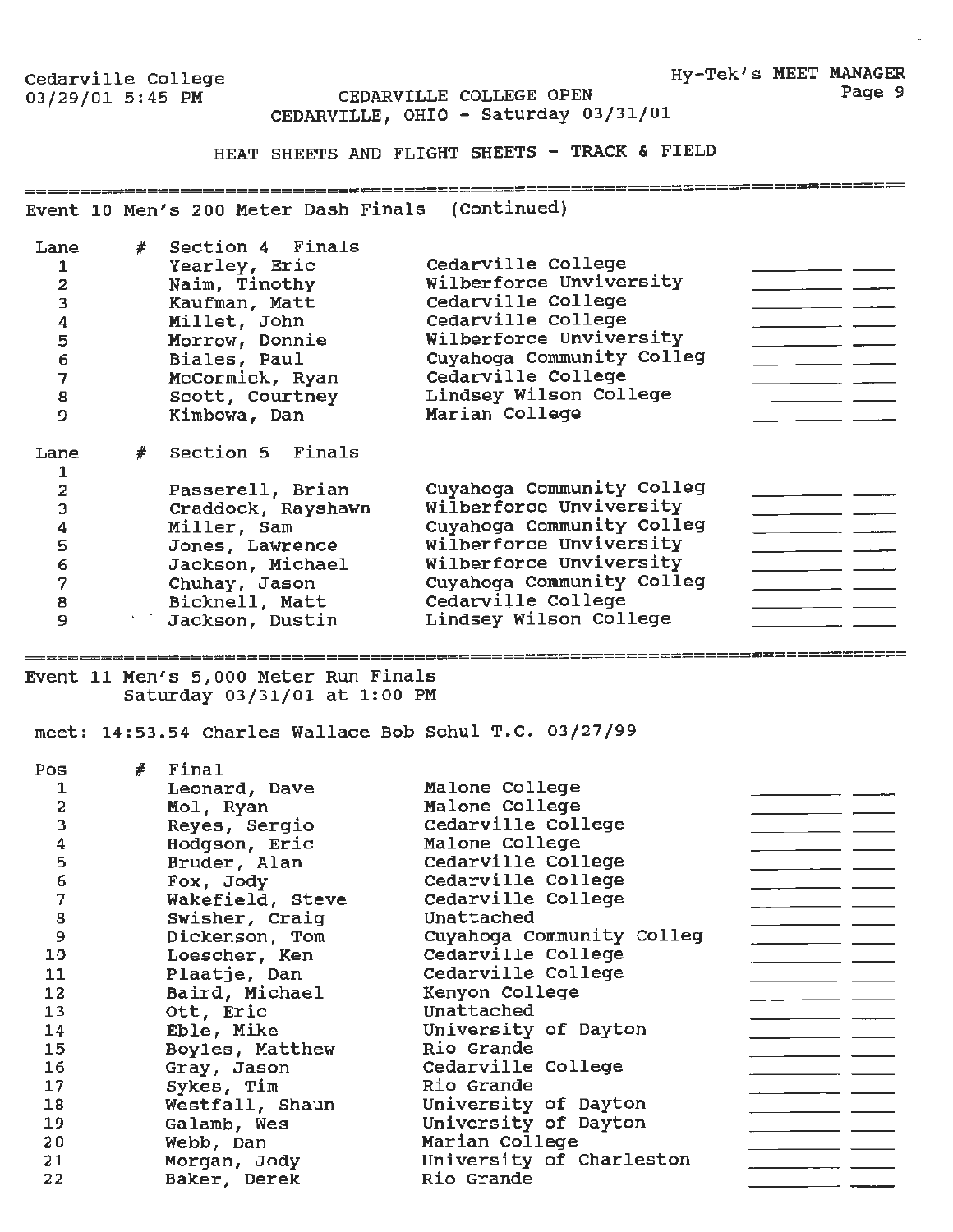$\ddot{\phantom{1}}$ 

Hy-Tek's MEET MANAGER Page 10

CEDARVILLE COLLEGE OPEN CEDARVILLE, OHIO - Saturday 03/31/01

HEAT SHEETS AND FLIGHT SHEETS - TRACK & FIELD

Event 11 Men's 5,000 Meter Run Finals (Continued)

| Pos | # | Final (Continued)                                                                                                                                         |                           |  |
|-----|---|-----------------------------------------------------------------------------------------------------------------------------------------------------------|---------------------------|--|
| 23  |   | Kosmac, Brian                                                                                                                                             | University of Dayton      |  |
| 24  |   | Knight, Ryan                                                                                                                                              | Cuyahoga Community Colleg |  |
| 25  |   | Crawford, Keith                                                                                                                                           | Xavier University         |  |
| 26  |   | Arnold, Aaron                                                                                                                                             | Morehead State University |  |
| 27  |   | Brown, Jason                                                                                                                                              | Morehead State University |  |
| 28  |   | Holbrook, Matt                                                                                                                                            | Morehead State University |  |
| 29  |   | Hayes, Andy                                                                                                                                               | Cedarville College        |  |
| 30  |   | Bereda, Dave                                                                                                                                              | University of Dayton      |  |
| 31  |   | Brookover, Kyle                                                                                                                                           | Rio Grande                |  |
| 32  |   | Cross, Tyler                                                                                                                                              | Xavier University         |  |
| 33  |   | Bousum, Zane                                                                                                                                              | Marian College            |  |
| 34  |   | Dickman, Greg                                                                                                                                             | Xavier University         |  |
| 35  |   | Beck, Joe                                                                                                                                                 | Northern Kentucky Univ    |  |
| 36  |   | Knies, Clint                                                                                                                                              | Marian College            |  |
| 37  |   | Stone, Matt                                                                                                                                               | Marian College            |  |
| 38  |   | Butcher, Jason                                                                                                                                            | Malone College            |  |
| 39  |   | Martin, Mike                                                                                                                                              | U. of Dayton track club   |  |
| 40  |   | Fuller, Drew                                                                                                                                              | U. of Dayton track club   |  |
| 41  |   | McKay, Jim                                                                                                                                                | DJC.                      |  |
|     |   |                                                                                                                                                           |                           |  |
|     |   | Event 12 Men's 4x800 Meter Relay Finals<br>$\mathcal{L} = \mathcal{L}$ . The set of $\mathcal{L} = \mathcal{L}$ is the set of $\mathcal{L} = \mathcal{L}$ |                           |  |

Saturday 03/31/01 at 1:00 PM

meet: 7:51.74 Taylor University 03/27/99

| Pos | Final                    |
|-----|--------------------------|
| 1   | Kenyon College           |
| 2   | Cedarville College       |
| 3   | University of Dayton     |
| 4   | Lindsey Wilson College   |
| 5   | Northern Kentucky Univ   |
| 6   | Rio Grande               |
| 7   | Marian College           |
| 8   | University of Charleston |
| 9   | Malone College           |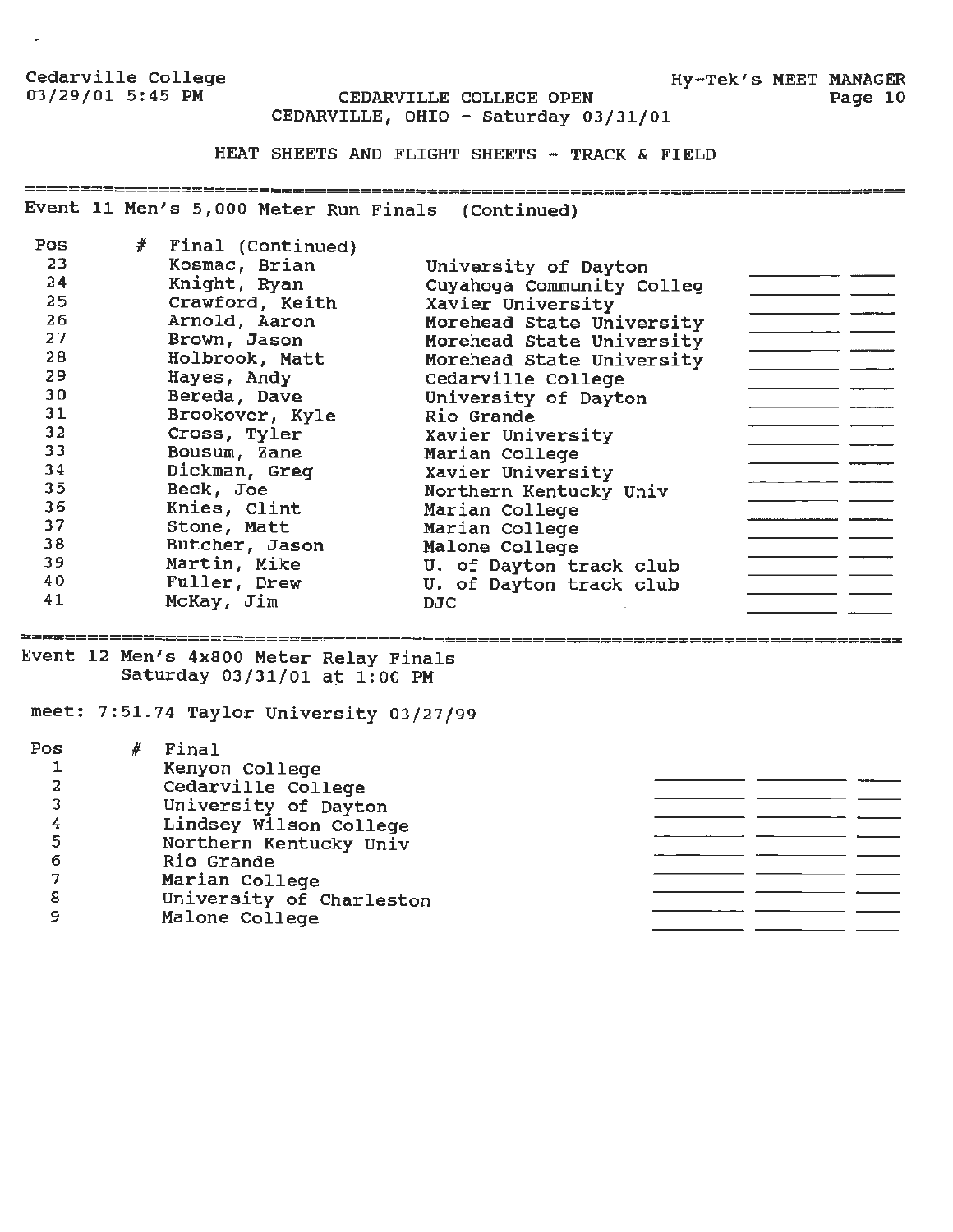Cedarville College<br>03/29/01 5:45 PM

CEDARVILLE COLLEGE OPEN CEDARVILLE, OHIO - Saturday 03/31/01

HEAT SHEETS AND FLIGHT SHEETS - TRACK & FIELD

Event 13 Men's 4x400 Meter Relay Finals Saturday 03/31/01 at 1:00 PM

meet: 3:18.77 Cedarville College 03/25/00

| Lane<br>2<br>4<br>5<br>6<br>8<br>9 | # | Section 1 Finals<br>Rio Grande<br>Morehead State University<br>Malone College<br>Cuyahoga Community Colleg<br>Cedarville College<br>Central State University<br>Malone College "B"<br>Lindsey Wilson College |  |  |
|------------------------------------|---|--------------------------------------------------------------------------------------------------------------------------------------------------------------------------------------------------------------|--|--|
| Lane<br>2<br>5<br>6                |   | # Section 2 Finals<br>Northern Kentucky Univ<br>Morehead State University "B"<br>Marian College                                                                                                              |  |  |

7 8

9

Event 14 Men's Hammer Throw Finals Saturday 03/31/01 at 1:00 PM

ے سے سے جب بعد میر جو ہو ہو ہو ہو ہو اور اس من سن میں بھی ہے اور میں بھی میر کیا کہ ایک ایک میں اپنے

meet: 209'01.00" (63.73m) Dennis Kline Unattached 03/30/96

| Pos<br>1<br>2<br>3<br>4<br>5<br>6 | $#$ Flight 1 Finals<br>Buckler, Chris<br>Stanley, Dusty<br>Clifton, Nate<br>Kaczor, Matt<br>McClain, Hodges<br>Arnold, Glenn | Unattached<br>University of Charleston<br>Malone College<br>Cuyahoqa Community Colleq<br>Cuyahoqa Community Colleq<br>Rio Grande |  |
|-----------------------------------|------------------------------------------------------------------------------------------------------------------------------|----------------------------------------------------------------------------------------------------------------------------------|--|
|                                   | Traub, Carl                                                                                                                  | Cedarville College                                                                                                               |  |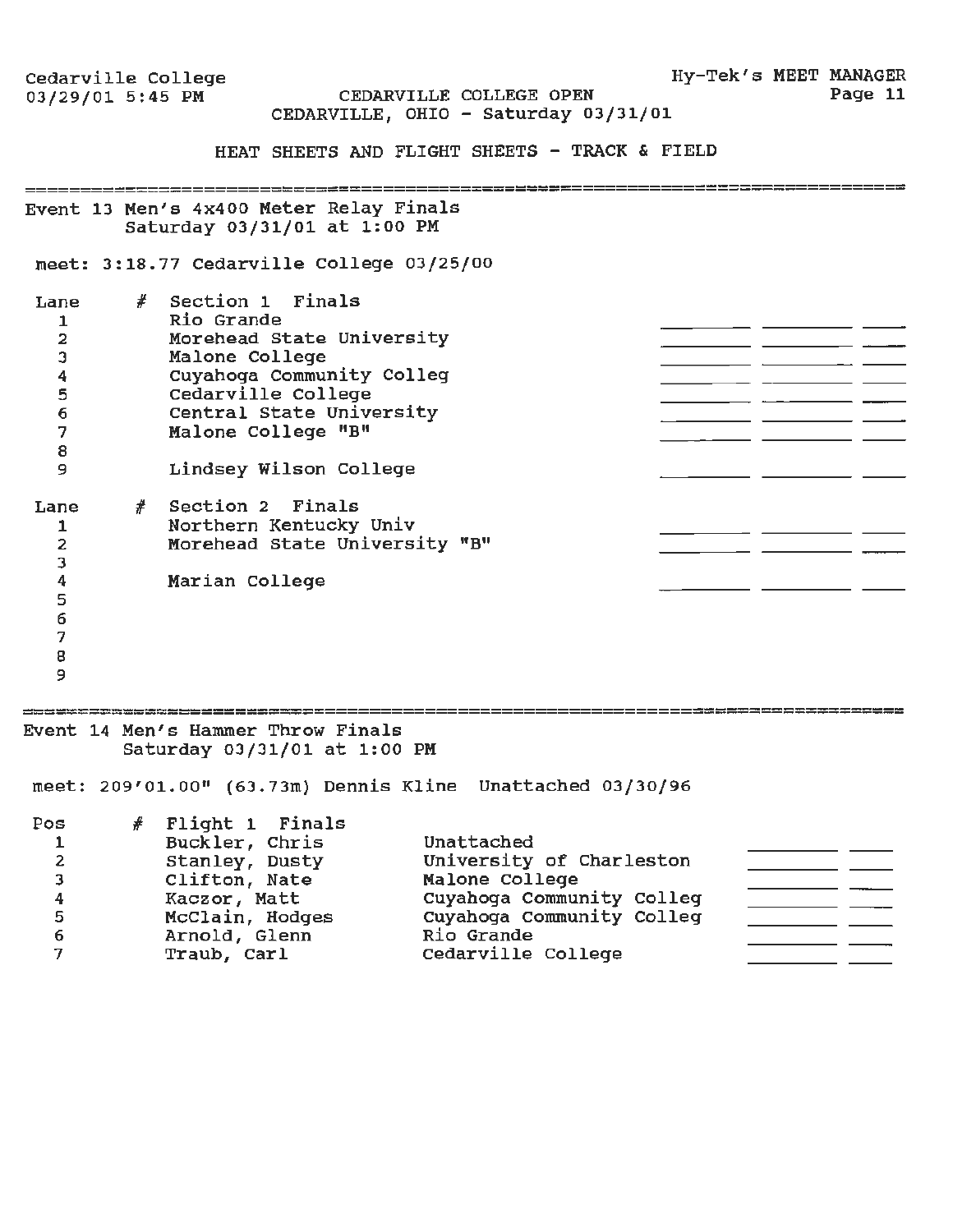$\bullet$ 

CEDARVILLE COLLEGE OPEN CEDARVILLE, OHIO - Saturday 03/31/01

HEAT SHEETS AND FLIGHT SHEETS - TRACK & FIELD

Event 15 Men's Long Jump Finals Saturday 03/31/01 at 1:00 PM

meet: 24'02.25" (7.37m) Andre Ely Unattached 03/28/97

| Pos<br>1<br>2<br>3<br>4<br>5<br>6<br>$\overline{\mathbf{z}}$<br>8<br>9<br>10<br>11<br>12<br>13 | #    | Flight 1 Finals<br>Kaufman, Matt<br>Maguire, Wes<br>Millet, John<br>Morgan, Brian<br>McCormick, Ryan<br>Tiger, Beau<br>Perazich, Milan<br>Thomas, Ellis<br>Camp, Josh<br>Miller, Sam<br>McNish, Ken<br>Marie, Marc<br>Dant, Michael | Cedarville College<br>Lindsey Wilson College<br>Cedarville College<br>Cedarville College<br>Cedarville College<br>Malone College<br>Kenyon College<br>University of Charleston<br>Malone College<br>Cuyahoga Community Colleg<br>Kenyon College<br>Kenyon College<br>University of Charleston |  |
|------------------------------------------------------------------------------------------------|------|-------------------------------------------------------------------------------------------------------------------------------------------------------------------------------------------------------------------------------------|-----------------------------------------------------------------------------------------------------------------------------------------------------------------------------------------------------------------------------------------------------------------------------------------------|--|
| Pos<br>1                                                                                       | $\#$ | Flight 2 Finals<br>Soeder, Paul                                                                                                                                                                                                     | Cuyahoga Community Colleg                                                                                                                                                                                                                                                                     |  |
| 2                                                                                              |      | Huffman, Micah                                                                                                                                                                                                                      | Cedarville College                                                                                                                                                                                                                                                                            |  |
| 3                                                                                              |      | Perry, TJ                                                                                                                                                                                                                           | Morehead State University                                                                                                                                                                                                                                                                     |  |
| 4                                                                                              |      | Detter, jared                                                                                                                                                                                                                       | Malone College                                                                                                                                                                                                                                                                                |  |
| 5                                                                                              |      | Pitkin, Ian                                                                                                                                                                                                                         | Kenyon College                                                                                                                                                                                                                                                                                |  |
| 6                                                                                              |      | Mitchell, Brian                                                                                                                                                                                                                     | Rio Grande                                                                                                                                                                                                                                                                                    |  |
| 7                                                                                              |      | Steward, Tony                                                                                                                                                                                                                       | Malone College                                                                                                                                                                                                                                                                                |  |
| 8                                                                                              |      | Hunter, Mark                                                                                                                                                                                                                        | Malone College                                                                                                                                                                                                                                                                                |  |
| 9                                                                                              |      | Marsh, Mike                                                                                                                                                                                                                         | Cedarville College                                                                                                                                                                                                                                                                            |  |
| 10                                                                                             |      | Jackson, Michael                                                                                                                                                                                                                    | Wilberforce Unviversity                                                                                                                                                                                                                                                                       |  |
| 11                                                                                             |      | Renzsatarek, Robert                                                                                                                                                                                                                 | Unattached                                                                                                                                                                                                                                                                                    |  |
| 12                                                                                             |      | Morrow, Donnie                                                                                                                                                                                                                      | Wilberforce Unviversity                                                                                                                                                                                                                                                                       |  |
| 13                                                                                             |      | Turner, Marcus                                                                                                                                                                                                                      | Morehead State University                                                                                                                                                                                                                                                                     |  |

Hy-Tek's MEET MANAGER<br>Page 12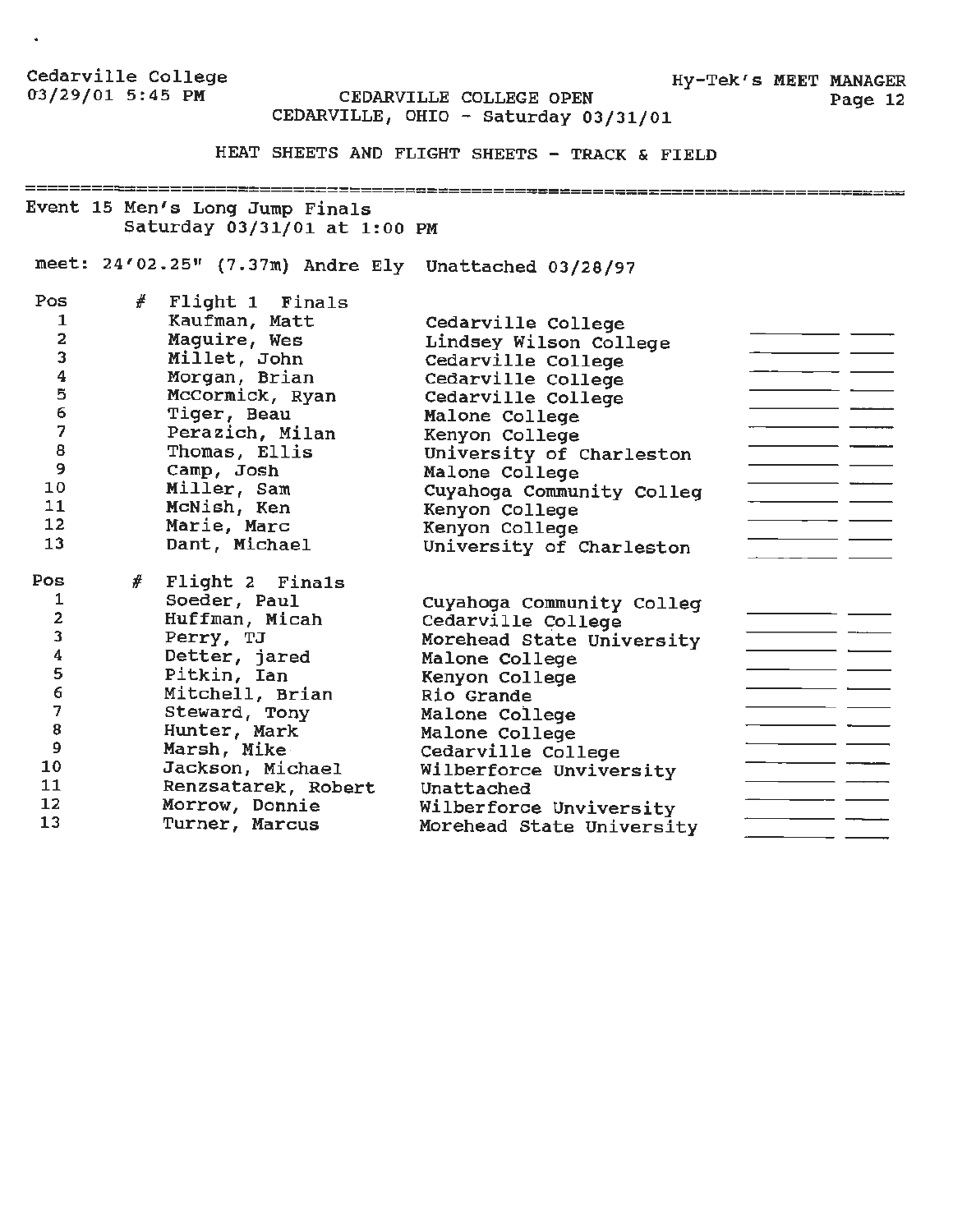Cedarville College<br>03/29/01 5:45 PM CEDARVILLE COLLEGE OPEN Page 13 CEDARVILLE, OHIO - Saturday 03/31/01 HEAT SHEETS AND FLIGHT SHEETS - TRACK & FIELD Event 16 Men's Javelin Throw Finals Saturday 03/31/01 at 1:00 PM meet: 199'07.00" (60.83m) Josh Hammond, Univ. of Rio Grande 03/25/00 Pos *#* Flight 1 Finals Bollenbacher, Brittain Cedarville College 1 Harris, Joel 2 Cedarville College stone, Matt 3 Marian College Rausch, Nie 4 Morehead State University Morehead State University 5 Gulley, Brandon Morehead State University 6 Black, Steve McCartly, Billy Morehead State University 7 University of Charleston Stanley, Dusty 8 University of Charleston Dant, Michael 9 Lindsey Wilson College Appleby, Joe 10 11 # Flight 2 Finals Pos 1 2 3 Dodds, **Mikal**  Rio Grande  $-$ Ohio Wesleyan Univ. Brown, Chuck 4 Cuyahoga Community Colleg Szuch, Matt 5 Malone College 6 Renner, Blake Cedarville College 7 Stephens, Wes Steward, Tony Malone College 8  $\overline{\phantom{a}}$  and  $\overline{\phantom{a}}$  and  $\overline{\phantom{a}}$ Malone College 9 Detter, jared Kenyon College 10 Bange, Adam Rio Grande 11 Hammond, Josh  $\overline{\phantom{a}}$ 12 Greene, Charley Unattached egent in Men's Pole Vault Finals<br>Event 17 Men's Pole Vault Finals Saturday 03/31/01 at 1:00 **PM**  meet: 16'00.00" (4.88m) Mike Albrink Cincinnati Athletic Assoc 03/30/96 Pos *#* Flight 1 Finals 1 Hunter, Mark Malone College Finney, Brian 2 Malone College Barber, Ryan 3 Malone College Unattached 4 Ebersole, Brian 5 Hileman, Travis Malone College  $\overline{\phantom{a}}$  . The contract of  $\overline{\phantom{a}}$ 6 Downey, Dave Malone College Altenburger, Kurt Cuyahoga Community Colleg 7 Morehead State University Gooch, BJ 8 Cedarville College

Morehead State University

Unattached

9 10 Soules, Matt Holbrook, Joe

11 Plush, Jon Plush, Jon<br>Evenson, Ben

12 13

Trover, Randy Unattached<br>Cedarville College Malone College

**Hy-Tek's MEET MANAGER**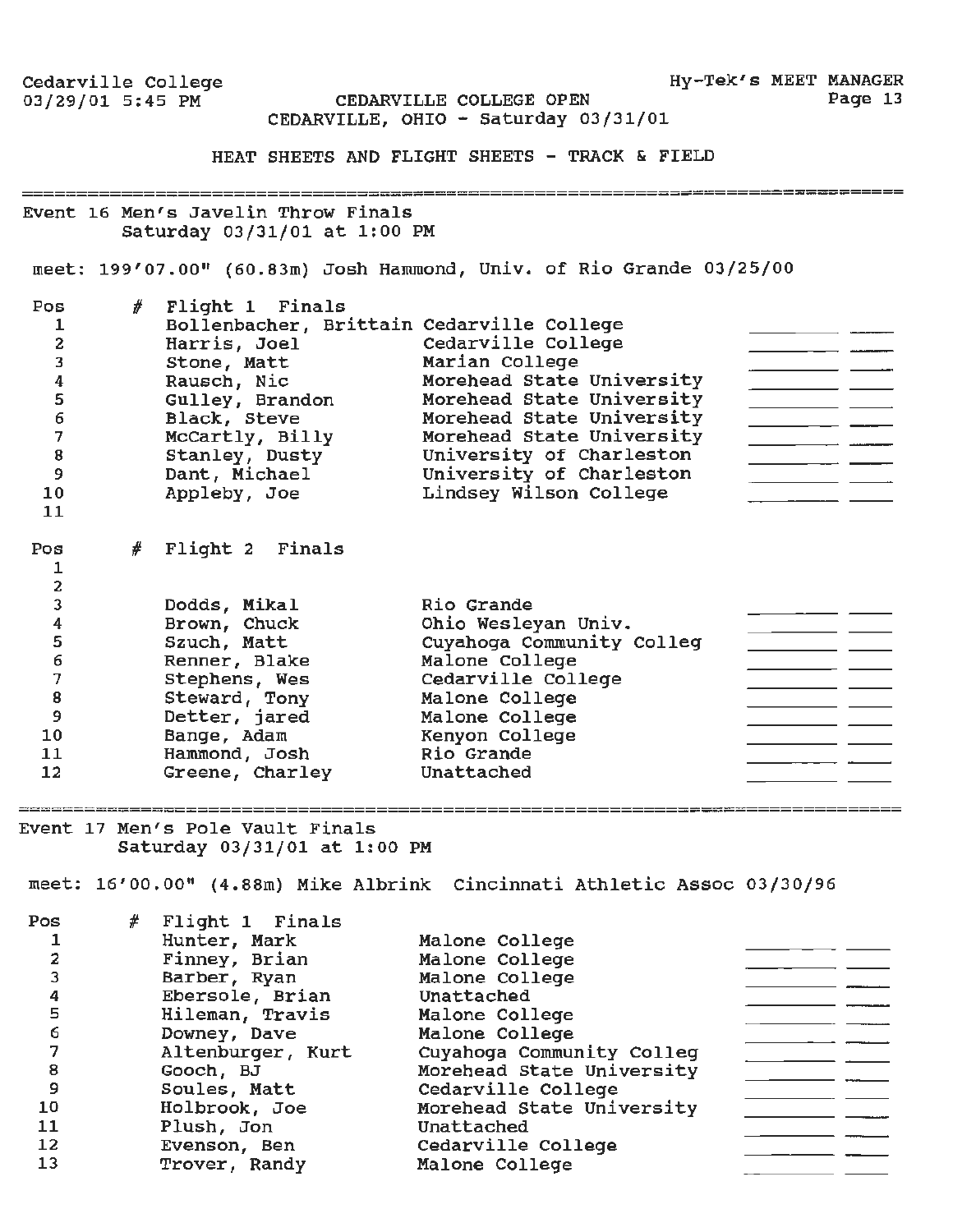Cedarville College<br>03/29/01 5:45 PM Hy-Tek's MEET MANAGER CEDARVILLE COLLEGE OPEN Page 14 CEDARVILLE, OHIO - Saturday 03/31/01 HEAT SHEETS AND FLIGHT SHEETS - TRACK & FIELD Event 18 Men's High Jump Finals Saturday 03/31/01 at 1:00 PM meet: 6'11.00" (2.llm) Christopher Swank Miami University 03/27/99 Pos *#* Flight 1 Finals 1 Dant, Michael University of Charleston <u> 1990 - Johann Barnett, fransk politik</u> 2 Ratliff, Jason Morehead state University  $\overline{\phantom{a}}$   $\overline{\phantom{a}}$   $\overline{\phantom{a}}$ 3 Studt, Derek Malone College 4 Jones, Grant Unattached 5 Finney, Brian Malone College Cedarville College 6 Paugh, **Andy**  Kenyon College 7 Weber, Mike Balint, Matt 8 Cuyahoga Community Colleg  $\overline{a}$  . The contract of  $\overline{a}$ 9 Renzsatarek, Robert Unattached Event 19 Men's Discus Throw Finals Saturday 03/31/01 at 1:00 PM meet: 170'09.00" {52.04m) Scott McDougal Miami University 03/28/98 Pos # Flight 1 Finals Buckler, Chris 1 Unattached 2 Jones, Grant Unattached 3 Traub, Carl Cedarville College Morehead State University 4 Gulley, Brandon Morehead State University Black, Steve 5 Olson, Andy Lindsey Wilson College 6 University of Charleston Stanley, Dusty 7 للبين المست 8 Moore, Chad Marian College Schultz, David 9 Marian College 10 McCartly, Billy Morehead State University 11 Pos *#* Flight 2 Finals 1 2 3 Kaczor, Matt Cuyahoga Community Colleg 4 Rausch, Nie Morehead State University  $\overline{\phantom{a}}$   $\overline{\phantom{a}}$   $\overline{\phantom{a}}$ 5 Marsh, **Mike**  Cedarville College Coate, Landon 6 Rio Grande 7 Adebusoy, Charles Wilberforce Unviversity 8 Jones, Lawrence Wilberforce unviversity Cuyahoga Community Colleg 9 McClain, Hodges Rio Grande Arnold, Glenn 10 11 Szuch, Matt Cuyahoga Community Colleg 12 Ganley, Jon Malone College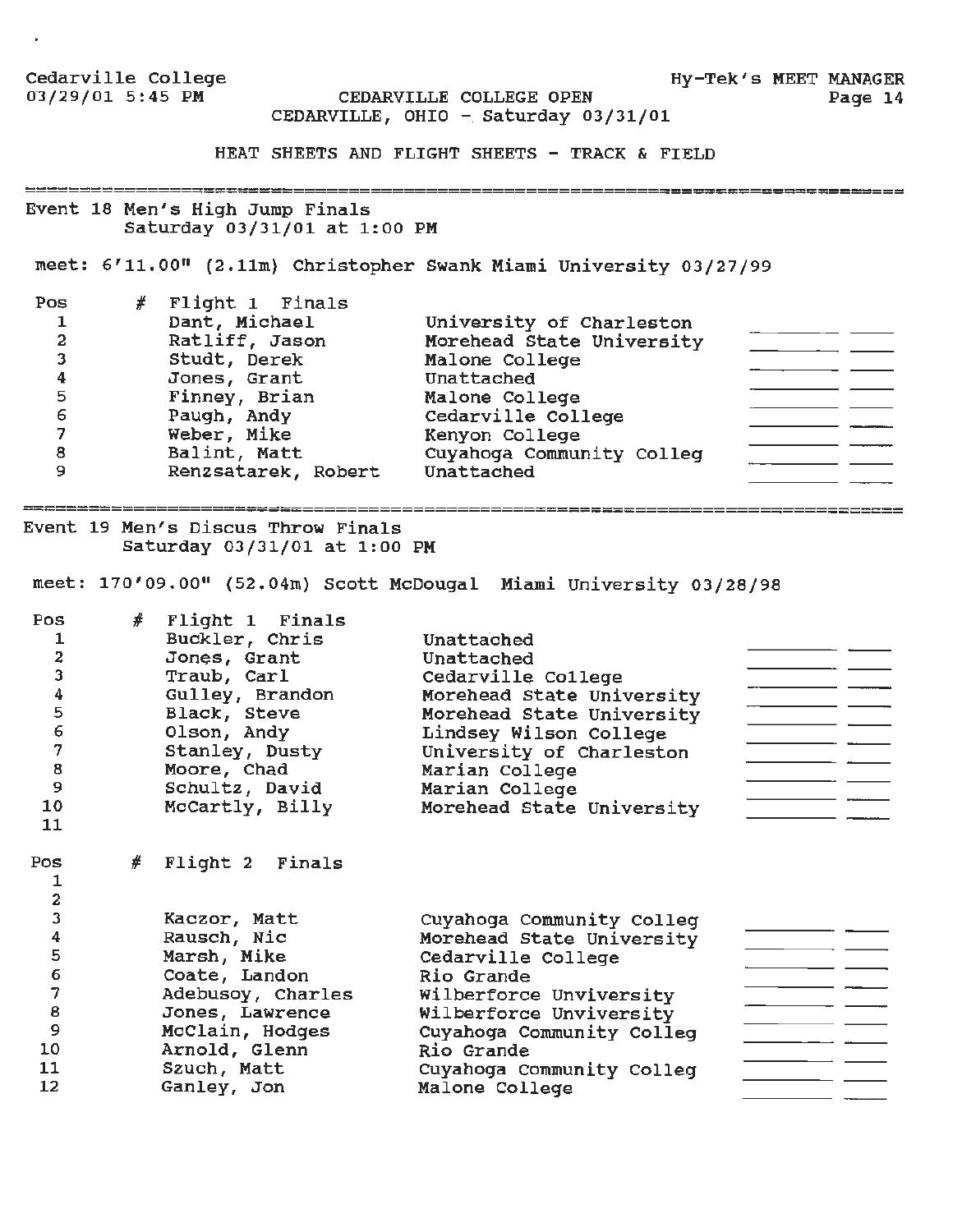**Hy-Tek's MEET MANAGER** 

Page 1

Cedarville College<br>03/29/01 6:10 PM

CEDARVILLE COLLEGE OPEN CEDARVILLE, OHIO - Saturday 03/31/01

HEAT SHEETS AND FLIGHT SHEETS - TRACK & FIELD

Event 20 Men's Shot Put Finals . Saturday 03/31/01 at 1:00 PM

meet: 60'02.50" (18.35m) Steve Ercogovich Taylor University 03/27/99

| Pos<br>1<br>2<br>3<br>4<br>5<br>6<br>7<br>8<br>9<br>10<br>11 | #              | Flight 1 Finals<br>Jones, Grant<br>Black, Steve<br>Rausch, Nic<br>Moore, Chad<br>Jones, Lawrence<br>Adebusoy, Charles<br>Szuch, Matt<br>Traub, Carl<br>Kaczor, Matt | Unattached<br>Morehead State University<br>Morehead State University<br>Marian College<br>Wilberforce Unviversity<br>Wilberforce Unviversity<br>Cuyahoga Community Colleg<br>Cedarville College<br>Cuyahoga Community Colleg |  |
|--------------------------------------------------------------|----------------|---------------------------------------------------------------------------------------------------------------------------------------------------------------------|------------------------------------------------------------------------------------------------------------------------------------------------------------------------------------------------------------------------------|--|
| Pos<br>1<br>$\frac{2}{3}$                                    | $\frac{d}{dt}$ | Flight 2 Finals                                                                                                                                                     |                                                                                                                                                                                                                              |  |
| 4                                                            |                | Olson, Andy                                                                                                                                                         | Lindsey Wilson College                                                                                                                                                                                                       |  |
| 5                                                            |                | McClain, Hodges                                                                                                                                                     | Cuyahoga Community Colleg                                                                                                                                                                                                    |  |
| $\epsilon$                                                   |                | Marsh, Mike                                                                                                                                                         | Cedarville College                                                                                                                                                                                                           |  |
| 7                                                            |                | Schultz, David                                                                                                                                                      | Marian College                                                                                                                                                                                                               |  |
| 8                                                            |                | Gulley, Brandon                                                                                                                                                     | Morehead State University                                                                                                                                                                                                    |  |
| $\overline{9}$                                               |                | Buckler, Chris                                                                                                                                                      | Unattached                                                                                                                                                                                                                   |  |
| 10                                                           |                | Coate, Landon                                                                                                                                                       | Rio Grande                                                                                                                                                                                                                   |  |
| 11                                                           |                | Renner, Blake                                                                                                                                                       | Malone College                                                                                                                                                                                                               |  |
| 12                                                           |                | Fell, Kurt                                                                                                                                                          | Malone College                                                                                                                                                                                                               |  |

Event 21 Men's Triple Jump Finals Saturday 03/31/01 at 1:00 PM

meet: 48'03.25" (14.71m) Xiaojun Zhang University of Findlay 03/30/96

| Pos | # Flight 1 Finals |                           |  |
|-----|-------------------|---------------------------|--|
|     | Kaufman, Matt     | Cedarville College        |  |
|     | Maguire, Wes      | Lindsey Wilson College    |  |
|     | Clement, Damien   | University of Charleston  |  |
|     | Jackson, Michael  | Wilberforce Unviversity   |  |
|     | Millet, John      | Cedarville College        |  |
|     | Balint, Matt      | Cuyahoga Community Colleg |  |
|     | Morgan, Brian     | Cedarville College        |  |
| 8   | Soeder, Paul      | Cuyahoga Community Colleg |  |
| 9   | Dant, Michael     | University of Charleston  |  |
| 10  | McNish, Ken       | Kenyon College            |  |
| -11 | Marshall, LaShaun | Central State University  |  |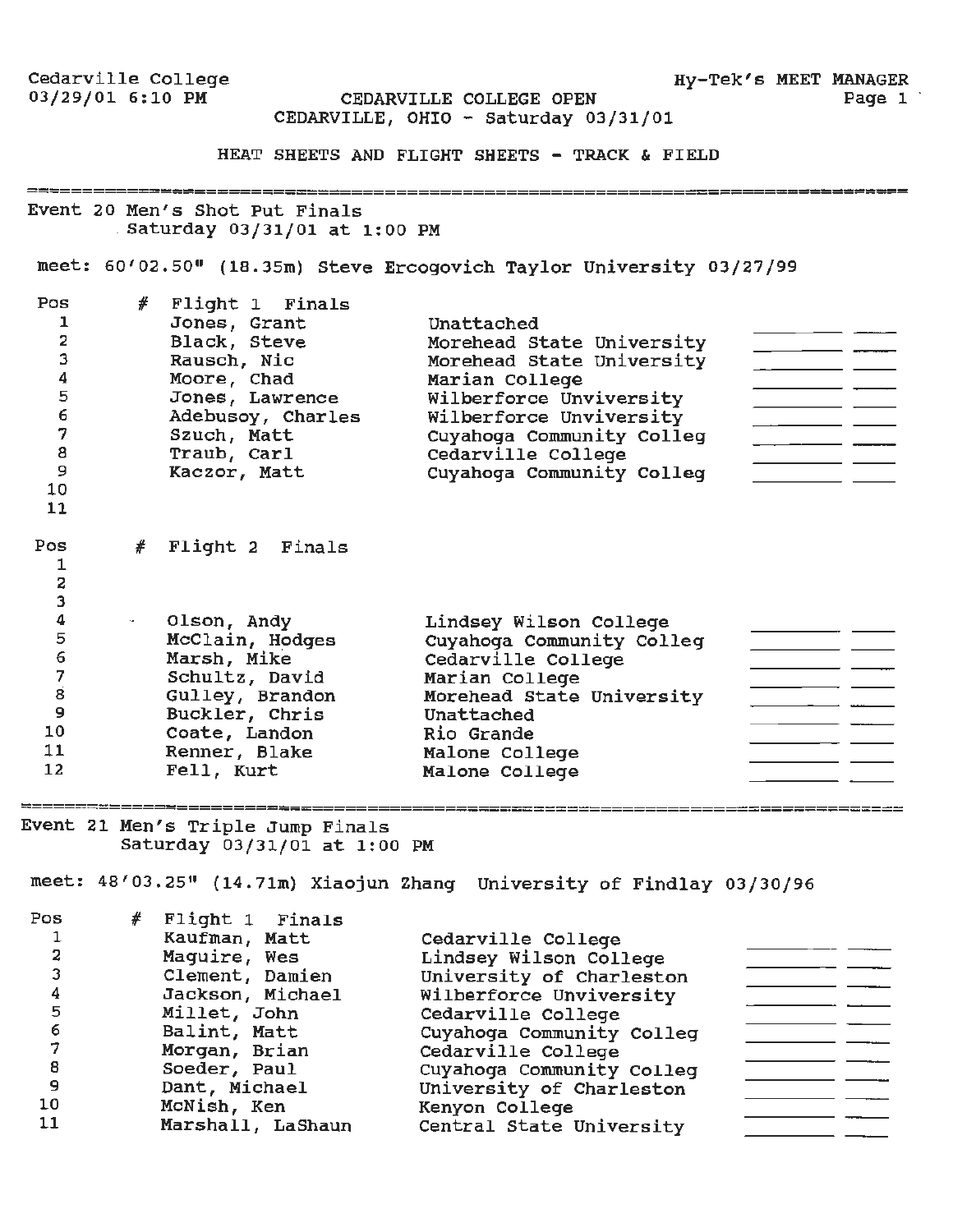Cedarville College 03/29/01 6:10 PM CEDARVILLE COLLEGE OPEN

**Hy-Tek's MEET MANAGER**  Page 2

=-=•====

# CEDARVILLE, OHIO - Saturday 03/31/01

**HEAT SHEETS AND FLIGHT SHEETS** - **TRACK** & **FIELD** 

 Event 22 Women's 10,000 Meter Run Finals Saturday 03/31/01 at 1:00 **PM** 

meet: 36:11.98 Laurel Simcox Miami University 03/27/99

 $\sim$ 

| Marian College<br>Wright State University<br>Cuyahoga Community Colleg<br>University of Dayton<br>Unattached<br>University of Dayton<br>Malone College<br>Kenyon College |
|--------------------------------------------------------------------------------------------------------------------------------------------------------------------------|
|                                                                                                                                                                          |

 $\sim$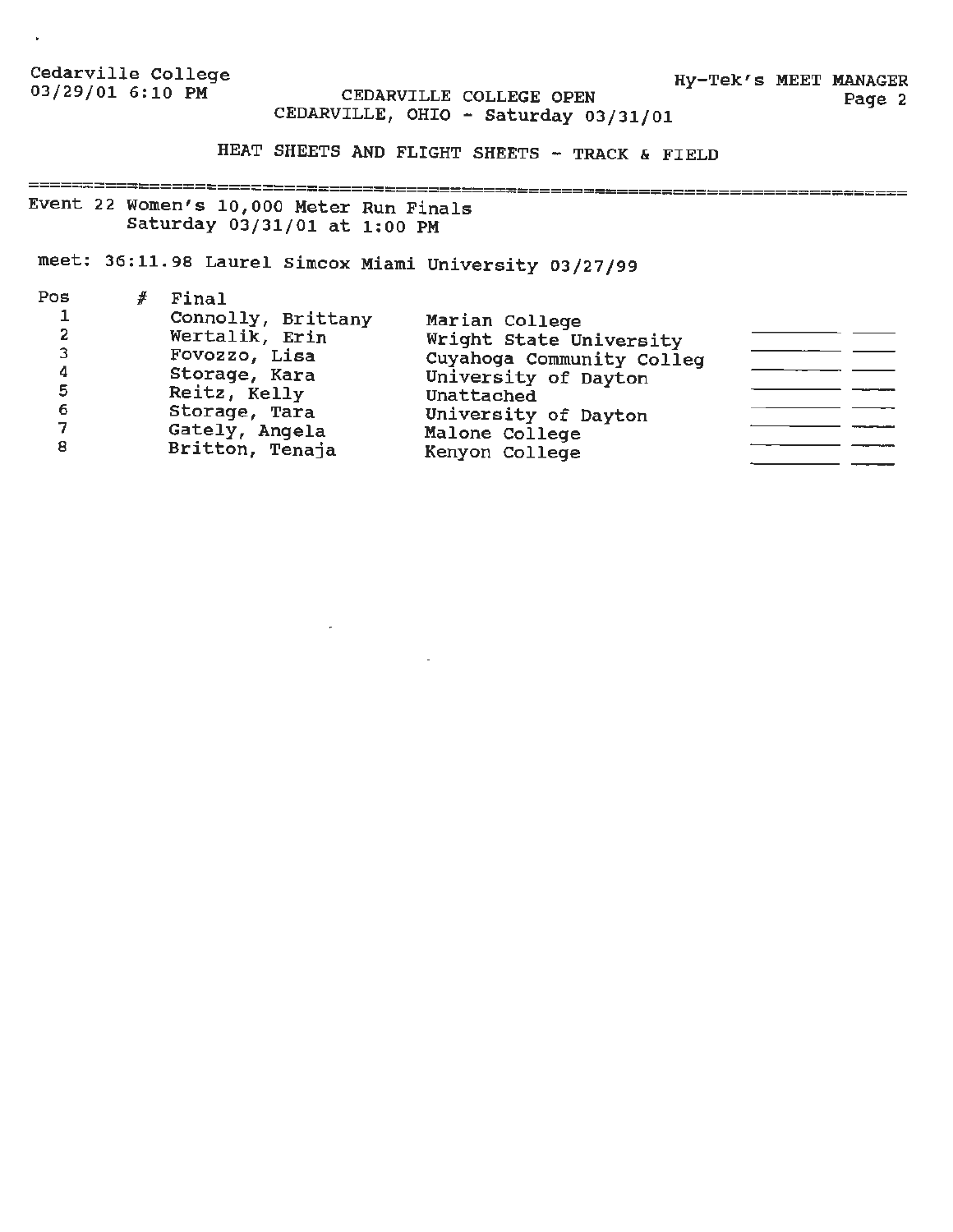Hy-Tek's MEET MANAGER Page 17.

#### CEDARVILLE COLLEGE OPEN CEDARVILLE, OHIO - Saturday 03/31/01

HEAT SHEETS AND FLIGHT SHEETS - TRACK & FIELD

Event 23 Women's 5,000 Meter Run Finals Saturday 03/31/01 at 1:00 PM

meet: 17:12.82 Amy Beatty Morehead state University 03/27/99

| Pos           | $#$ Final          |                           |
|---------------|--------------------|---------------------------|
|               | Norman, Jennifer   | Marian College            |
| 2             | Wolfe, Amanda      | Rio Grande                |
| 3             | Faenzi, Kim        | Marian College            |
|               | Biddle, Megan      | Kenyon College            |
| $\frac{4}{5}$ | Kam, Ruby          | Xavier University         |
| 6             | Zenner, Jill       | Miami Valley Track Club   |
| 7             | Lucas, Katie       | Wright State University   |
| 8             | Elder, Alicia      | Cedarville College        |
| 9             | Harris, Summer     | Midway College            |
| 10            | Antkiw, Vanessa    | Morehead State University |
| 11            | Daunhauer, Emily   | Unattached                |
| 12            | Adams, Jamie       | Xavier University         |
| 13            | Koenig, Elaine     | Northern Kentucky Univ    |
| 14            | Siconolfi, Lori    | Wright State University   |
| 15            | Beery, Becca       | Malone College            |
| 16            | Krumpelbeck, Molly | Xavier University         |
| 17            | Moe, Peggy         | Cuyahoga Community Colleg |
| 18            | Lutes, Karen       | Morehead State University |
| 19            | Laroupe, Gladys    | Malone College            |
| 20            | Sand, Liz          | Xavier University         |
| 21            | Scheall, Beth      | Cuyahoga Community Colleg |
| 22            | Kinne, Cecy        | Wright State University   |
|               |                    |                           |

Event 24 Women's 4XlOO Meter Relay Finals

Saturday 03/31/01 at 1:00 PM

meet: 45.66 Central State University 03/30/96

| Lane | Final                     |  |
|------|---------------------------|--|
|      |                           |  |
|      | Marian College            |  |
|      | University of Dayton      |  |
|      | Cuyahoga Community Colleg |  |
|      | Central State University  |  |
|      | Cedarville College        |  |
|      | U. of Dayton track club   |  |
|      | Malone College            |  |
|      | University of Charleston  |  |
|      |                           |  |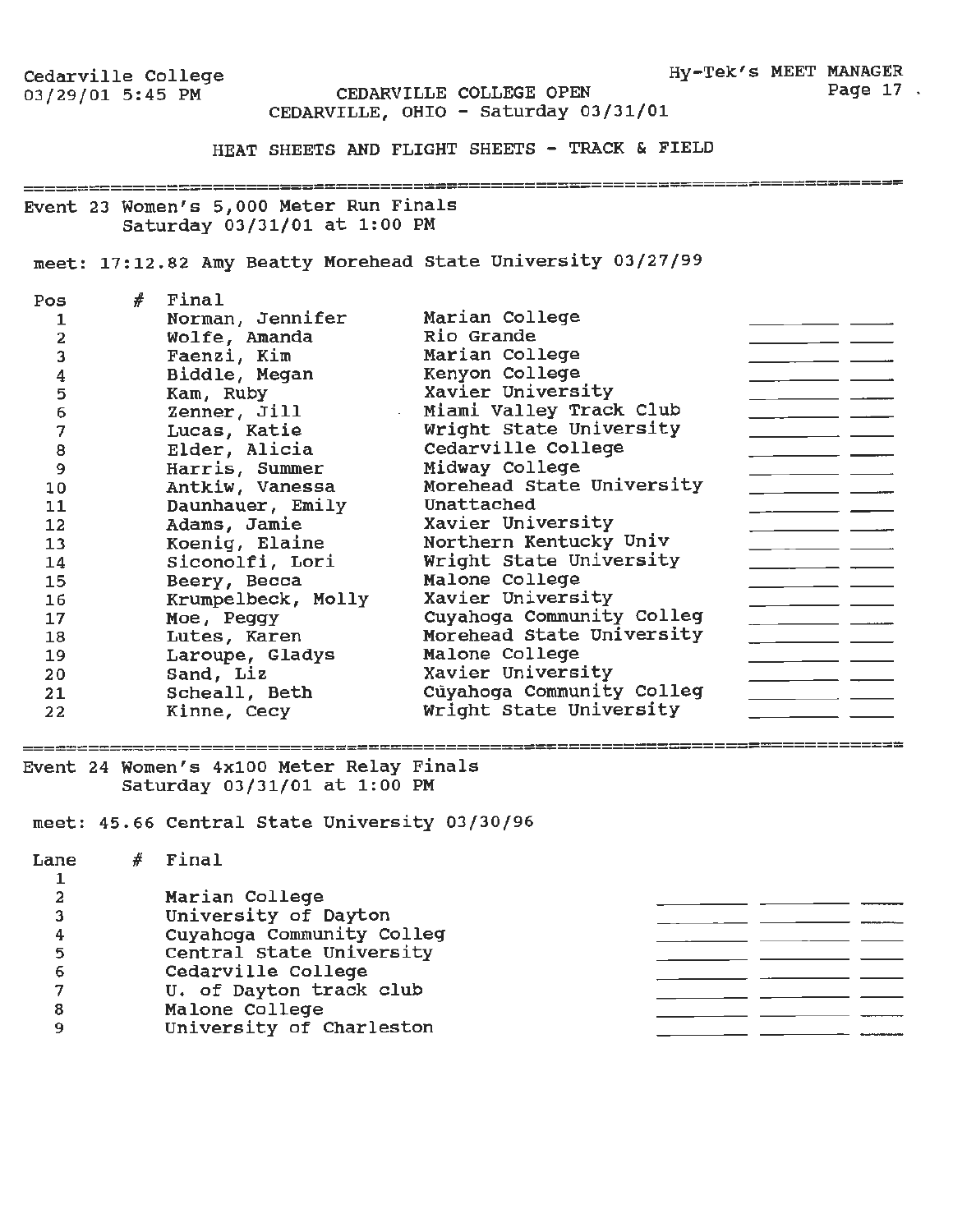CEDARVILLE COLLEGE OPEN CEDARVILLE, OHIO - Saturday 03/31/01

HEAT SHEETS AND FLIGHT SHEETS - TRACK & FIELD

Event 25 Women's 1,500 Meter Run Finals Saturday 03/31/01 at 1:00 PM

meet: 4:43.93 Cindy Cassell Athletes In Action 04/01/95

| Pos | #          | Section 1 Finals      |                           |  |
|-----|------------|-----------------------|---------------------------|--|
| ı   |            | Kapo, Katherine       | Kenyon College            |  |
| 2   |            | Green, Patty          | Xavier University         |  |
| 3   |            | Hawkins, Alyssa       | Marian College            |  |
| 4   |            | Almond, Missy         | Malone College            |  |
| 5   |            | Heppner, Heather      | University of Charleston  |  |
| 6   |            | Nando, Dana           | Kenyon College            |  |
| 7   |            | Illig, Jennie         | Xavier University         |  |
| 8   |            | Anderson, Susie       | Morehead State University |  |
| 9   |            | Supp, Tracy           | University of Charleston  |  |
| 10  |            | Wright, Heidi         | Cedarville College        |  |
| 11  |            | DeHart, Julia         | Cedarville College        |  |
| 12  |            | Roberts, Sarah        | Cedarville College        |  |
| 13  |            | Ogle, Sarah           | Malone College            |  |
| 14  |            | Maurer, Allison       | University of Dayton      |  |
| 15  |            | Watson, Nikki         | Kenyon College            |  |
|     |            |                       |                           |  |
| Pos | $\sqrt{t}$ | Section 2 Finals      |                           |  |
| 1   |            | Sias, Rose            | Kenyon College            |  |
| 2   |            | Uber, Holly           | Wright State University   |  |
| 3   |            | Phillips, Johnna      | Marian College            |  |
| 4   |            | Henschen, Amanda      | University of Dayton      |  |
| 5   |            | Dunn, Maggie          | Xavier University         |  |
| 6   |            | Wourms, Lynda         | Wright State University   |  |
| 7   |            | Daniel, Katie         | Wright State University   |  |
| 8   |            | Stasik, Kasia         | Marian College            |  |
| 9   |            | Moorman, Nichole      | Xavier University         |  |
| 10  |            | Lanese, Natalie       | Xavier University         |  |
| 11  |            | Tetrick, Jen          | Cedarville College        |  |
| 12  |            | Shard, Milly          | Kenyon College            |  |
| 13  |            | Iden, Abbi            | Cedarville College        |  |
| 14  |            | George, Tenessa       | Rio Grande                |  |
| 15  |            | Nuerer, Lisa          | Kenyon College            |  |
| 16  |            | Haverfield, Christina | Wright State University   |  |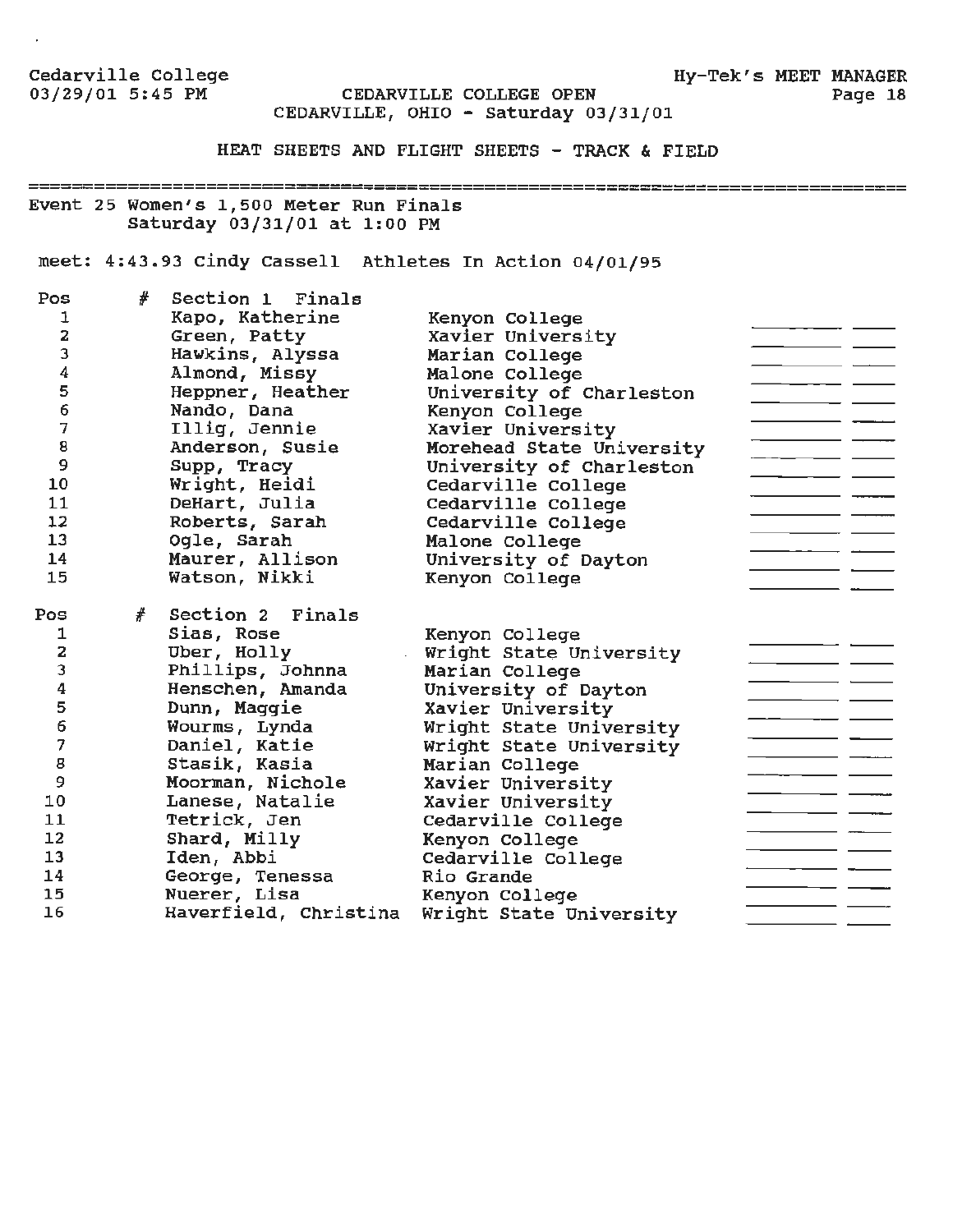CEDARVILLE COLLEGE OPEN CEDARVILLE, OHIO - Saturday 03/31/01

HEAT SHEETS AND FLIGHT SHEETS - TRACK & FIELD

Event 26 Women's 100 Meter High Hurdles Finals Saturday 03/31/01 at 1:00 PM

meet: 14.08 Vida Nsiah, Central State Univ. 03/25/00

| Lane | # | Section 1 Finals                       |                           |  |
|------|---|----------------------------------------|---------------------------|--|
|      |   | Dalrymple, Amanda                      | Wright State University   |  |
|      |   | Perry, Andrea                          | University of Charleston  |  |
|      |   | White, Chanteau                        | Central State University  |  |
|      |   | Martin, LeBren                         | University of Dayton      |  |
| 5    |   | Nsiah, Vida                            | Central State University  |  |
| 6    |   | Beatty, Kate                           | Cedarville College        |  |
| 7    |   | Brown, Erica                           | Central State University  |  |
| 8    |   | Hocevar, Mary Rose                     | Cedarville College        |  |
| 9    |   | Tanya, McQueen                         | Malone College            |  |
| Lane | # | Section 2 Finals                       |                           |  |
|      |   |                                        |                           |  |
|      |   | Johnson, Angie                         | Midway College            |  |
|      |   | Pasciuta, Erica                        | Cedarville College        |  |
|      |   | Miller, Sarah                          | Malone College            |  |
| 5    |   | Hollinghworth, Ashlie                  | Malone College            |  |
| 6    |   | White, Nikki                           | Midway College            |  |
| 7    |   | Macko, Katie                           | Malone College            |  |
| 8    |   | Fraser, Amren                          | Cuyahoga Community Colleg |  |
| 9    |   | Parks, Adrienne                        | Cuyahoga Community Colleg |  |
|      |   |                                        |                           |  |
|      |   | Event 27 Women's 400 Meter Dash Finals |                           |  |

Saturday 03/31/01 at 1:00 PM

meet: 55.87 Kaamilya Davis Univ. Of Dayton 03/27/99

| Lane<br>2<br>3<br>4<br>5<br>6 | Section 1 Finals<br>Young, Megan<br>Snider, Carrie<br>Harring, Courtney<br>Wright, Sharon<br>Volpe, Stephanie<br>Powell, Mannika<br>Clarke, Melocia | Malone College<br>Wright State University<br>University of Dayton<br>Cedarville College<br>Malone College<br>Cuyahoga Community Colleg<br>Central State University |  |
|-------------------------------|-----------------------------------------------------------------------------------------------------------------------------------------------------|--------------------------------------------------------------------------------------------------------------------------------------------------------------------|--|
|                               |                                                                                                                                                     |                                                                                                                                                                    |  |
| 8<br>9                        | Corrigan, Erin<br>Biebel, Valerie                                                                                                                   | Cuyahoga Community Colleg<br>Malone College                                                                                                                        |  |

**Hy-Tek's MEET MANAGER** 

\_\_\_\_\_\_\_\_\_\_\_\_\_\_\_\_\_\_\_\_\_\_\_\_\_\_\_\_\_\_\_\_\_

Page 19 ·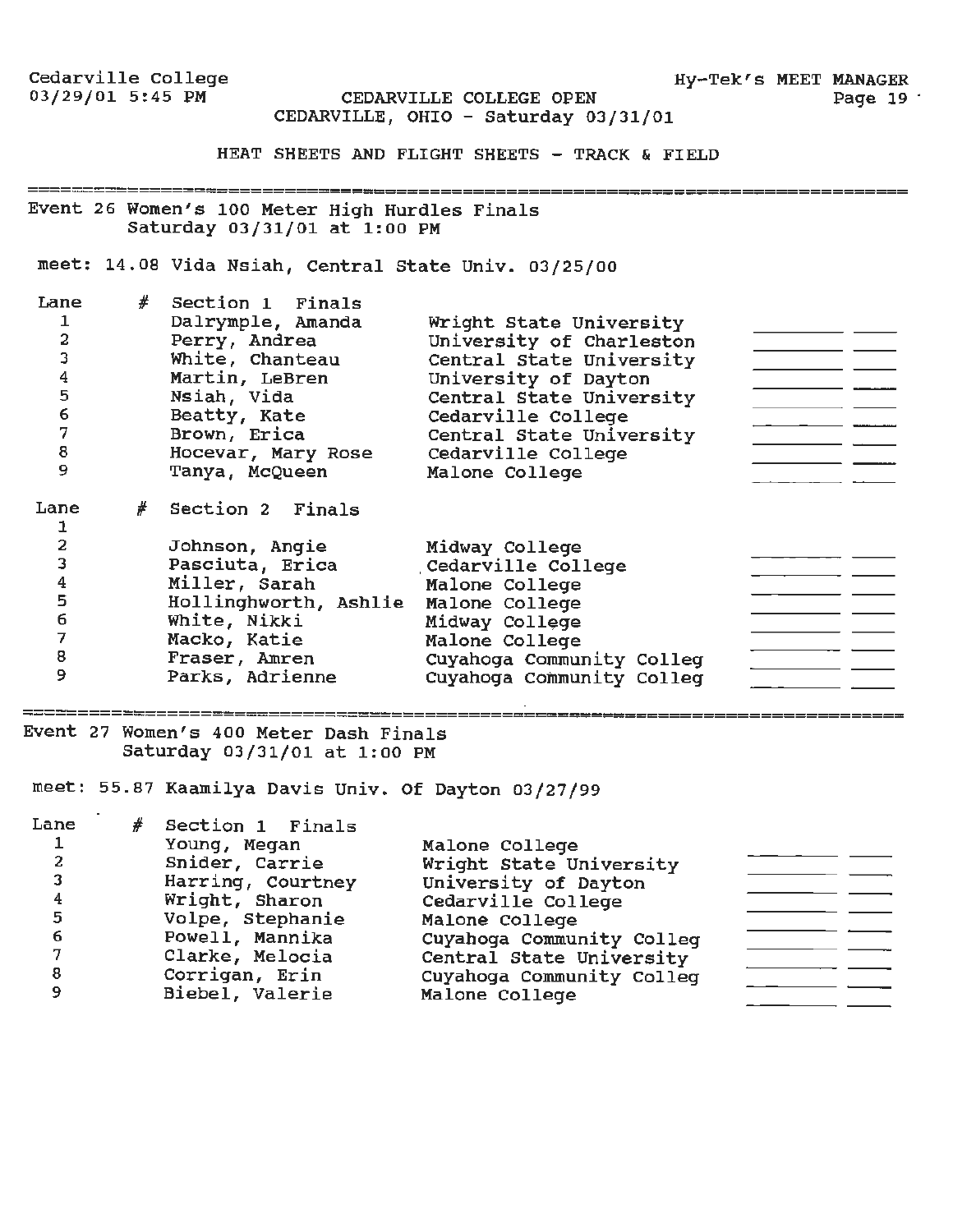CEDARVILLE COLLEGE OPEN Page 20 CEDARVILLE, OHIO - Saturday 03/31/01

HEAT SHEETS AND FLIGHT SHEETS - TRACK & FIELD

Event 27 Women's 400 Meter Dash Finals (Continued)

| Lane<br>ı<br>$\overline{a}$<br>3<br>4<br>5<br>$\epsilon$<br>7<br>$\pmb{8}$<br>9 | # | Section 2 Finals<br>Stargel, Amber<br>Wallace, Angela<br>Green, katrina<br>Gruber, Sarah<br>Neitz, Erica<br>Blevins, Amelia<br>Trotter, Jerilyn<br>Tinius, Tricia<br>Young, Shelly | Wilberforce Unviversity<br>University of Charleston<br>Wilberforce Unviversity<br>Cedarville College<br>Kenyon College<br>Midway College<br>Marian College<br>Lindsey Wilson College<br>University of Charleston |
|---------------------------------------------------------------------------------|---|------------------------------------------------------------------------------------------------------------------------------------------------------------------------------------|------------------------------------------------------------------------------------------------------------------------------------------------------------------------------------------------------------------|
| Lane                                                                            | # | Section 3 Finals                                                                                                                                                                   |                                                                                                                                                                                                                  |
| $\mathbf{2}$                                                                    |   | Garry, Aneesha                                                                                                                                                                     | Wilberforce Unviversity                                                                                                                                                                                          |
| 3                                                                               |   | Riley, Rashandra                                                                                                                                                                   | Wilberforce Unviversity                                                                                                                                                                                          |
| $\bf{4}$                                                                        |   | Burks, Jamie                                                                                                                                                                       | Wilberforce Unviversity                                                                                                                                                                                          |
| $\overline{\mathbf{5}}$                                                         |   | Caesar, Florence                                                                                                                                                                   | Wilberforce Unviversity                                                                                                                                                                                          |
| 6                                                                               |   | Justice, Cassie                                                                                                                                                                    | University of Charleston                                                                                                                                                                                         |
| 7                                                                               |   | Murray, Shanita                                                                                                                                                                    | Wilberforce Unviversity                                                                                                                                                                                          |
| 8                                                                               |   |                                                                                                                                                                                    |                                                                                                                                                                                                                  |
| 9                                                                               |   |                                                                                                                                                                                    |                                                                                                                                                                                                                  |

Event 28 Women's 100 Meter Dash Finals Saturday 03/31/01 at 1:00 PM

meet: 12.14 Leslie Smith Miami University 03/28/97

| Lane<br>2<br>3<br>$\boldsymbol{4}$<br>5<br>6<br>7<br>8<br>9 | # | Section 1 Finals<br>Houston, Kimberly<br>Woolf, Dawn<br>Nsiah, Vida<br>McCoy, Amy<br>Perry, Andrea<br>Jones, Shamecka<br>Parks, Adrienne<br>Sterling, Avery<br>Prigg, Erica | University of Dayton<br>Malone College<br>Central State University<br>Rio Grande<br>University of Charleston<br>Cuyahoga Community Colleg<br>Cuyahoga Community Colleg<br>Central State University<br>University of Dayton |  |
|-------------------------------------------------------------|---|-----------------------------------------------------------------------------------------------------------------------------------------------------------------------------|----------------------------------------------------------------------------------------------------------------------------------------------------------------------------------------------------------------------------|--|
| Lane<br>1                                                   |   | # Section 2 Finals                                                                                                                                                          |                                                                                                                                                                                                                            |  |
|                                                             |   | Strayer, Kelli                                                                                                                                                              | Wright State University                                                                                                                                                                                                    |  |
| 2                                                           |   | Stargel, Amber                                                                                                                                                              | Wilberforce Unviversity                                                                                                                                                                                                    |  |
| 3                                                           |   | Hollingshead, Stephani Cedarville College                                                                                                                                   |                                                                                                                                                                                                                            |  |
| 4                                                           |   | Millet, Bekah                                                                                                                                                               | Cedarville College                                                                                                                                                                                                         |  |
| 5                                                           |   | Wise, Katie                                                                                                                                                                 | Malone College                                                                                                                                                                                                             |  |
| 6                                                           |   | McFarlin, Krista                                                                                                                                                            | Malone College                                                                                                                                                                                                             |  |
| 7                                                           |   | Newman, Kristen                                                                                                                                                             | University of Charleston                                                                                                                                                                                                   |  |
| 8                                                           |   | Willett, Erica                                                                                                                                                              | Malone College                                                                                                                                                                                                             |  |
| 9                                                           |   | Ice, Nicole                                                                                                                                                                 | Malone College                                                                                                                                                                                                             |  |

Hy-Tek's MEET MANAGER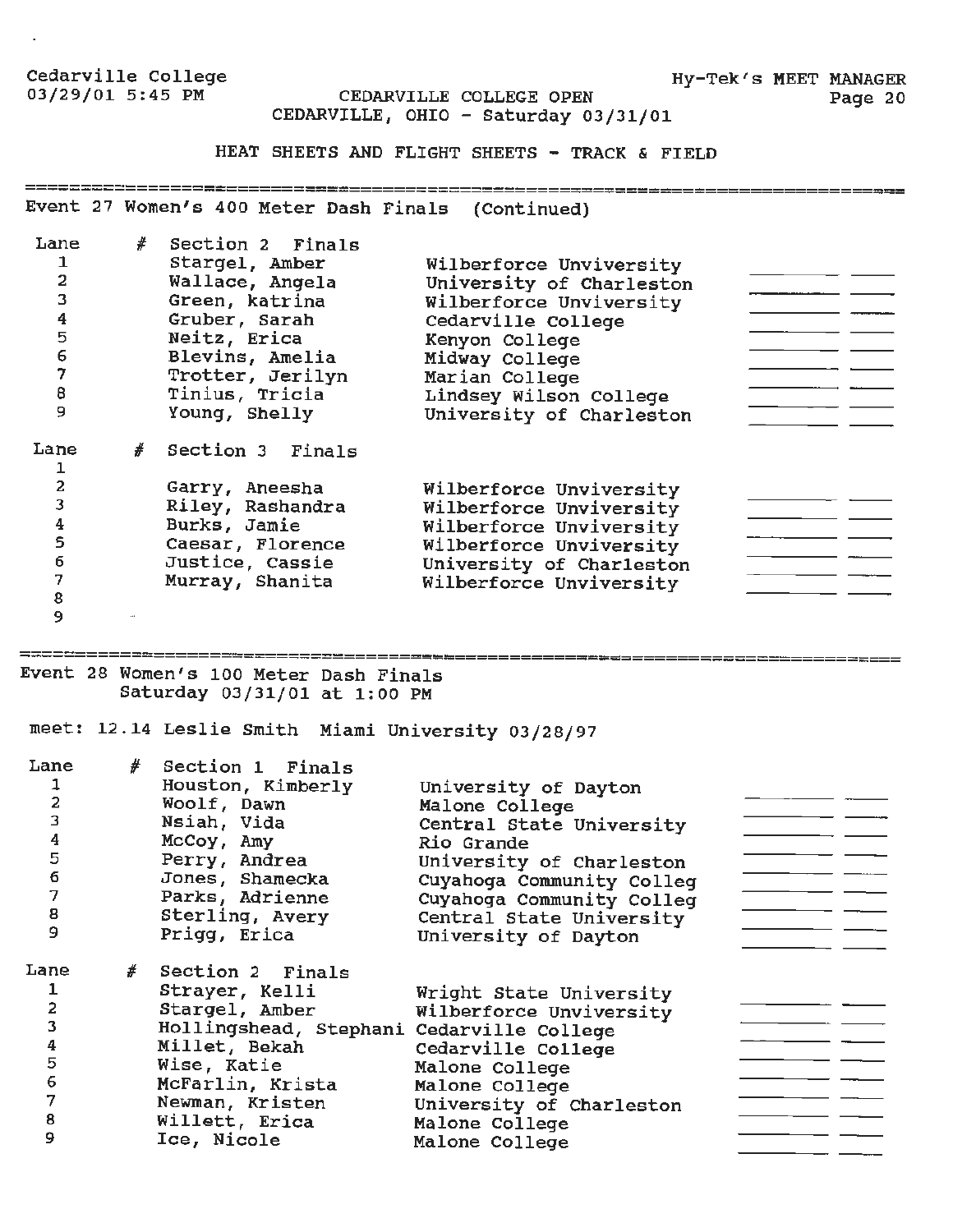Hy-Tek's **MEET** MANAGER Page 21  $^{\prime}$ 

CEDARVILLE COLLEGE OPEN CEDARVILLE, OHIO - Saturday 03/31/01

HEAT SHEETS AND FLIGHT SHEETS - TRACK & FIELD

Event 28 Women's 100 Meter Dash Finals (Continued}

| Lane                   | # | Section 3 Finals |                         |
|------------------------|---|------------------|-------------------------|
| 2                      |   | Enneking, Abbie  | Marian College          |
| 3                      |   | Burks, Jamie     | Wilberforce Unviversity |
| 4                      |   | Green, katrina   | Wilberforce Unviversity |
| 5                      |   | Riley, Rashandra | Wilberforce Unviversity |
| 6                      |   | Flow, Michelle   | Cedarville College      |
| 7                      |   | Caesar, Florence | Wilberforce Unviversity |
| 8                      |   | Garry, Aneesha   | Wilberforce Unviversity |
| 9                      |   |                  |                         |
| Lane<br>$\overline{c}$ | # | Section 4 Finals |                         |
| 3                      |   | Young, April     | Marian College          |
| 4                      |   | Dean, Lori       | Marian College          |
| 5                      |   | Corish, Mave     | Kenyon College          |
| 6                      |   |                  |                         |
| 7                      |   |                  |                         |
| 8                      |   |                  |                         |
| 9                      |   |                  |                         |

.

Event 29 Women's 800 Meter Run Finals Saturday 03/31/01 at 1:00 PM

meet: 2:13.10 Jane Brooker Cedarville Alumni 03/27/99

| Pos | # Section 1 Finals |                           |  |
|-----|--------------------|---------------------------|--|
|     | Deane, Lyndsey     | Malone College            |  |
|     | Bickel, Amy        | Malone College            |  |
| 3   | Pollock, Sarah     | Cedarville College        |  |
| 4   | Maxton, Mary       | Wright State University   |  |
| 5   | Burgin, Amber      | Unattached                |  |
| 6   | Klosterman, Karla  | University of Dayton      |  |
|     | Powell, Mannika    | Cuyahoga Community Colleg |  |
| 8   | Miller, Elizabeth  | Wright State University   |  |
| 9   | Bennett, Elizabeth | University of Dayton      |  |
| 10  | Sned, Khaleelah    | University of Dayton      |  |
| 11  | Green, Patty       | Xavier University         |  |
| 12  | Lueke, Heather     | Morehead State University |  |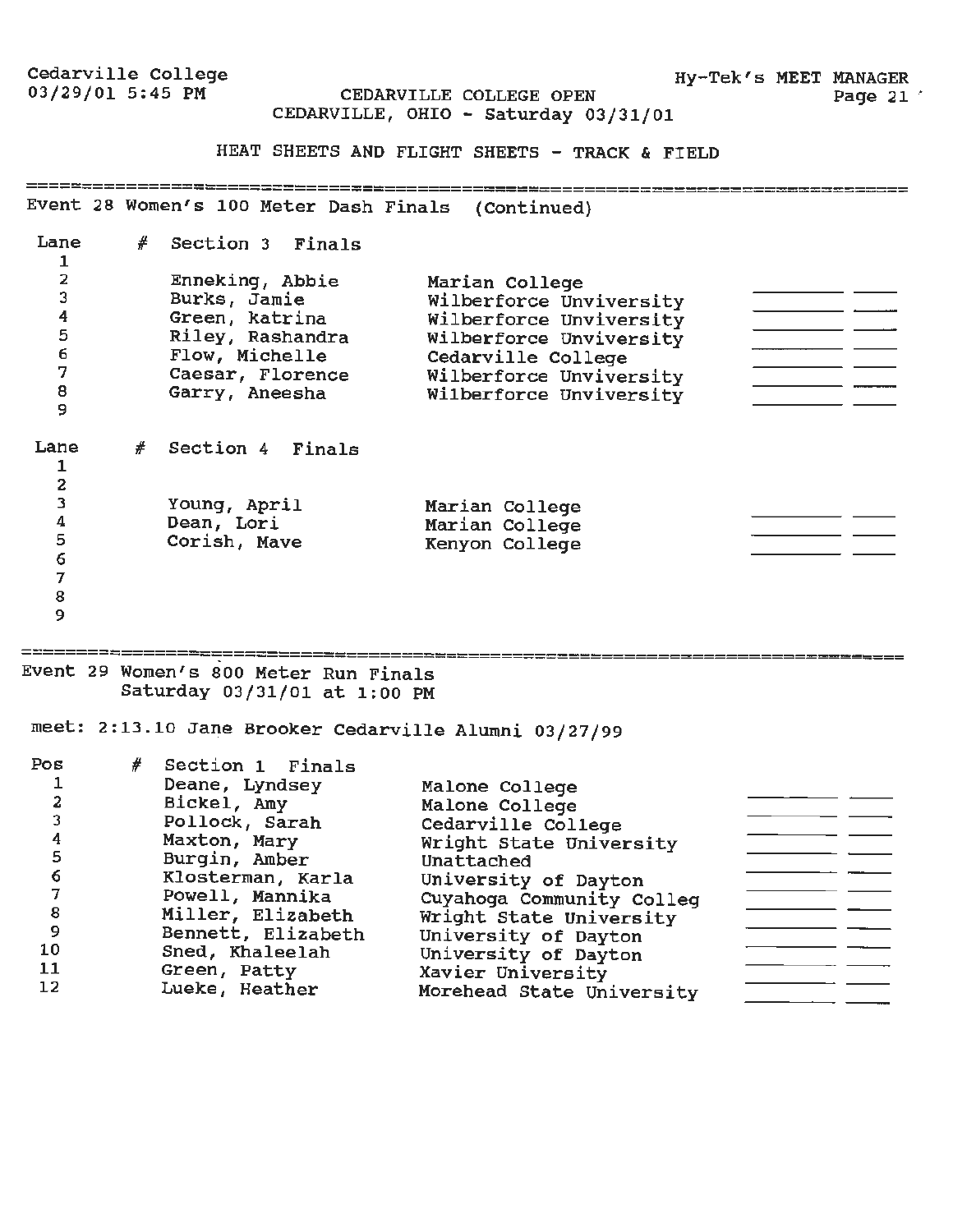CEDARVILLE COLLEGE OPEN CEDARVILLE, OHIO - Saturday 03/31/01

HEAT SHEETS AND FLIGHT SHEETS - TRACK & FIELD

Event 29 Women's 800 Meter Run Finals (Continued)

| Pos<br>2<br>3<br>4<br>5<br>6<br>7<br>8<br>9<br>10 | # | Section 2 Finals<br>Dunn, Maqqie<br>Koenig, Elaine<br>Caesar, Florence<br>Young, Shelly<br>Piko, Kellie<br>Moorman, Nichole<br>Illig, Jennie<br>Rickey, Eileen<br>Smith, Pamela | Xavier University<br>Northern Kentucky Univ<br>Wilberforce Unviversity<br>University of Charleston<br>Cuyahoga Community Colleq<br>Xavier University<br>Xavier University<br>Cuyahoga Community Colleg<br>Rio Grande |
|---------------------------------------------------|---|---------------------------------------------------------------------------------------------------------------------------------------------------------------------------------|----------------------------------------------------------------------------------------------------------------------------------------------------------------------------------------------------------------------|
|                                                   |   | Scheben, Katie                                                                                                                                                                  | Morehead State University                                                                                                                                                                                            |
| 11                                                |   | Rohler, Beth                                                                                                                                                                    | Wright State University                                                                                                                                                                                              |
| 12                                                |   | Henshaw, Tara                                                                                                                                                                   | Lindsey Wilson College                                                                                                                                                                                               |
| Pos                                               |   | # Section 3 Finals                                                                                                                                                              |                                                                                                                                                                                                                      |
|                                                   |   | King, Kristen                                                                                                                                                                   | Wilberforce Unviversity                                                                                                                                                                                              |
| 2                                                 |   | Anderson, Kim                                                                                                                                                                   | Midway College                                                                                                                                                                                                       |
| 3                                                 |   | Gress, Lisa                                                                                                                                                                     | Kenyon College                                                                                                                                                                                                       |
|                                                   |   | Gerber, Jen                                                                                                                                                                     | Cedarville College                                                                                                                                                                                                   |
| 5                                                 |   | Watson, Nikki                                                                                                                                                                   | Kenyon College                                                                                                                                                                                                       |
| 6                                                 |   | Murray, Shanita                                                                                                                                                                 | Wilberforce Unviversity                                                                                                                                                                                              |
|                                                   |   | Fisher, Blanche                                                                                                                                                                 | Xavier University                                                                                                                                                                                                    |
| 8                                                 |   |                                                                                                                                                                                 |                                                                                                                                                                                                                      |

9

10

11

EREERENAMENTERSENDERENDERENDEREN EINER EINER ERREICHERUNG IST WOMEN (S. 400 Meter Low Hurdles Finals Saturday 03/31/01 at 1:00 PM

meet: 1:04.99 Kate Arthur, Malone College 03/25/00

| Lane | # Section 1 Finals |                           |  |
|------|--------------------|---------------------------|--|
|      | Clark, Misty       | Lindsey Wilson College    |  |
|      | Jones, Shamecka    | Cuyahoga Community Colleg |  |
|      | Hocevar, Mary Rose | Cedarville College        |  |
|      | Perry, Andrea      | University of Charleston  |  |
| 5    | Heidenreich, Jen   | Cedarville College        |  |
| 6    | Arthur, Kate       | Malone College            |  |
|      | Beatty, Kate       | Cedarville College        |  |
| 8    | Brown, Erica       | Central State University  |  |
|      | Stuffer, Angel     | Malone College            |  |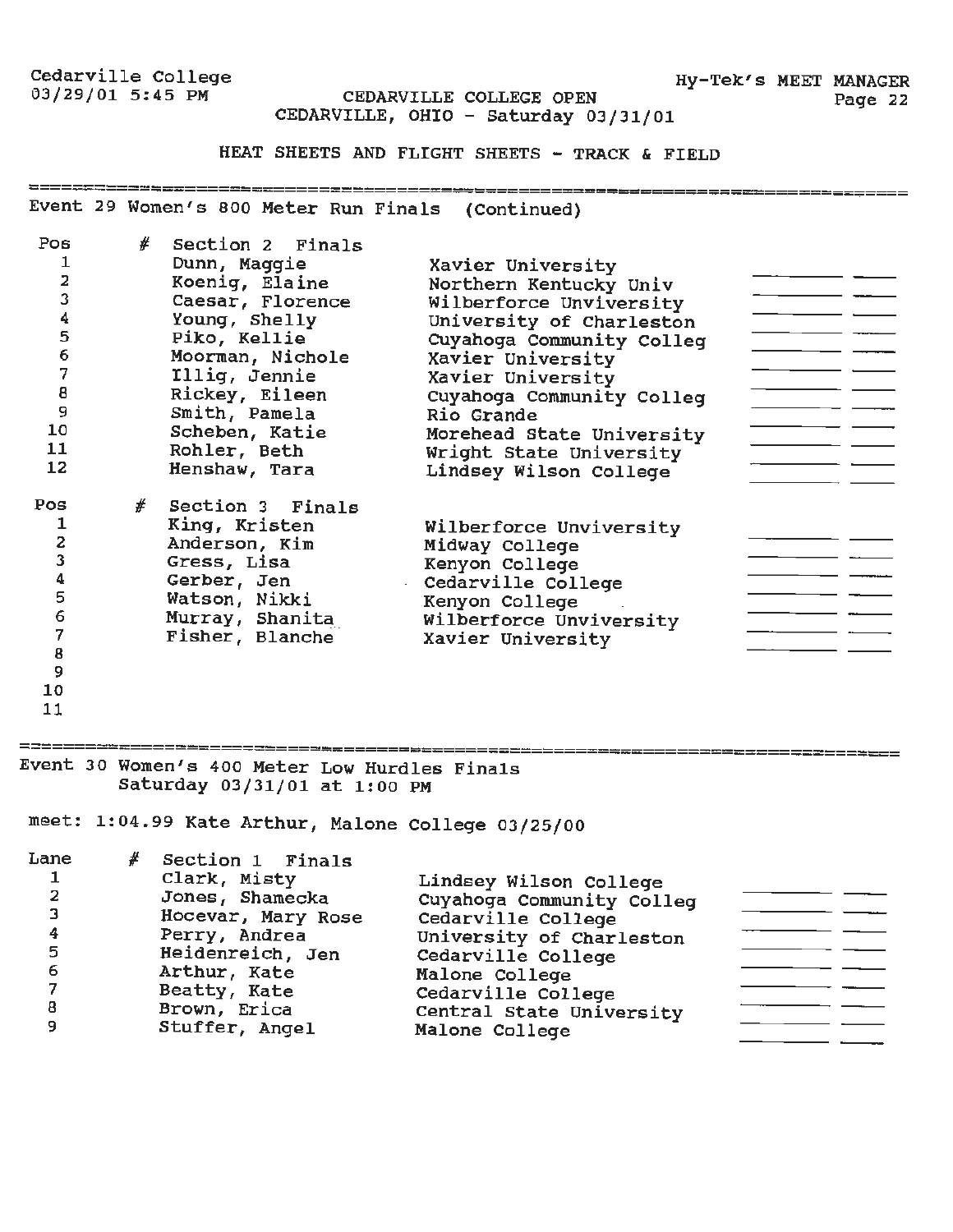**Hy-Tek's MEET MANAGER**  Page 23

03/29/01 5:45 PM **CEDARVILLE COLLEGE OPEN**  CEDARVILLE, **OHIO** - **Saturday** 03/31/01

HEAT SHEETS **AND FLIGHT SHEETS** - **TRACK** & FIELD

Event 30 Women's 400 Meter Low Hurdles Finals (Continued)

| Lane             | # | Section 2 Finals      |                           |  |
|------------------|---|-----------------------|---------------------------|--|
| 2                |   | Wallace, Angela       | University of Charleston  |  |
| 3                |   | Dalrymple, Amanda     | Wright State University   |  |
| $\boldsymbol{4}$ |   | Johnson, Angie        | Midway College            |  |
| 5                |   | Vurostek, Sara        | Kenyon College            |  |
| 6                |   | Hollinghworth, Ashlie | Malone College            |  |
| $\overline{7}$   |   | Lewis, Robin          | Malone College            |  |
| 8                |   | Pasciuta, Erica       | Cedarville College        |  |
| 9                |   |                       |                           |  |
| Lane<br>2        | # | Section 3 Finals      |                           |  |
| 3                |   | Gerde, Cheryl         | Morehead State University |  |
| 4                |   | White, Nikki          | Midway College            |  |
| 5                |   | O'Dell, Chrystal      | University of Charleston  |  |
| 6                |   |                       |                           |  |
| 7                |   |                       |                           |  |
| 8                |   |                       |                           |  |
| 9                |   |                       |                           |  |

Event 31 Women's 200 Meter Dash Finals Saturday 03/31/01 at 1:00 PM.

meet: 24.54 Avery sterling, Central State Univ. 03/25/00

| Lane<br>$\mathbf{2}$<br>3<br>$\boldsymbol{4}$<br>5<br>$\epsilon$<br>7<br>8<br>9 | # | Section 1 Finals<br>Martin, LeBren<br>Woolf, Dawn<br>Parks, Adrienne<br>Perry, Andrea<br>Corrigan, Erin<br>Wright, Sharon<br>Powell, Mannika<br>Houston, Kimberly<br>Volpe, Stephanie | University of Dayton<br>Malone College<br>Cuyahoga Community Colleg<br>University of Charleston<br>Cuyahoga Community Colleg<br>Cedarville College<br>Cuyahoga Community Colleg<br>University of Dayton<br>Malone College |  |
|---------------------------------------------------------------------------------|---|---------------------------------------------------------------------------------------------------------------------------------------------------------------------------------------|---------------------------------------------------------------------------------------------------------------------------------------------------------------------------------------------------------------------------|--|
| Lane                                                                            |   | # Section 2 Finals                                                                                                                                                                    |                                                                                                                                                                                                                           |  |
| $\mathbf 2$                                                                     |   | Willett, Erica<br>Lewis, Christina                                                                                                                                                    | Malone College                                                                                                                                                                                                            |  |
| 3                                                                               |   | Prigg, Erica                                                                                                                                                                          | Cuyahoga Community Colleg                                                                                                                                                                                                 |  |
| 4                                                                               |   | McFarlin, Krista                                                                                                                                                                      | University of Dayton                                                                                                                                                                                                      |  |
| 5                                                                               |   | Ice, Nicole                                                                                                                                                                           | Malone College<br>Malone College                                                                                                                                                                                          |  |
| 6                                                                               |   | Neitz, Erica                                                                                                                                                                          |                                                                                                                                                                                                                           |  |
| 7                                                                               |   | Huntington, Leta                                                                                                                                                                      | Kenyon College<br>Malone College                                                                                                                                                                                          |  |
| 8                                                                               |   | McCoy, Amy                                                                                                                                                                            | Rio Grande                                                                                                                                                                                                                |  |
| 9                                                                               |   | Wise, Katie                                                                                                                                                                           | Malone College                                                                                                                                                                                                            |  |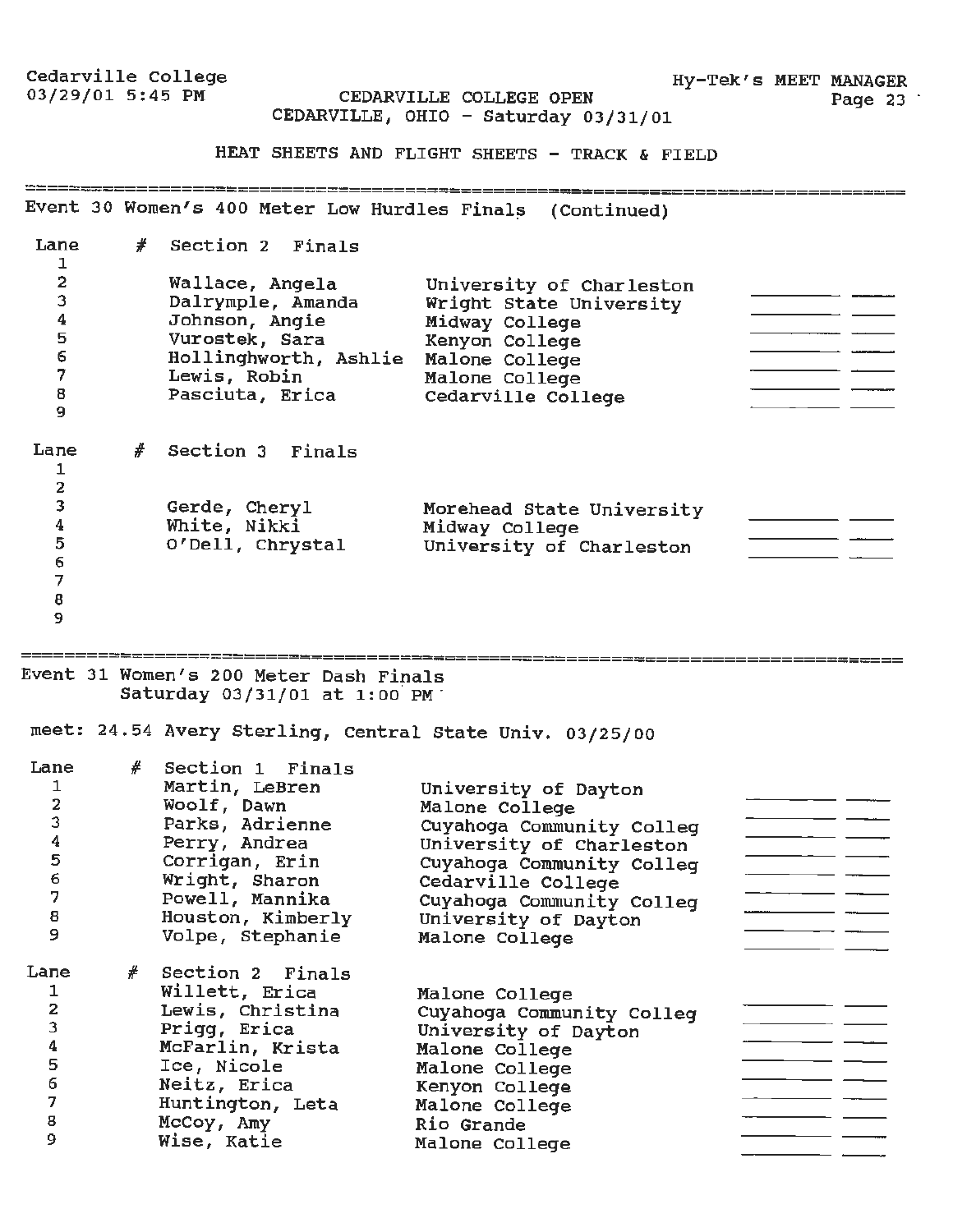**Hy-Tek's MEET** MANAGER CEDARVILLE COLLEGE OPEN Page 24 CEDARVILLE, OHIO - Saturday 03/31/01

HEAT SHEETS AND FLIGHT SHEETS - TRACK & FIELD

Event 31 Women's 200 Meter Dash Finals (Continued)

| Lane<br>1<br>$\mathbf 2$<br>3<br>4<br>5<br>6<br>$\overline{7}$<br>8<br>9 | #              | Section 3 Finals<br>Snider, Carrie<br>Trotter, Jerilyn<br>Stargel, Amber<br>Biebel, Valerie<br>Newman, Kristen<br>Strayer, Kelli<br>Grove, Cara<br>Millet, Bekah<br>Hollingshead, Stephani Cedarville College | Wright State University<br>Marian College<br>Wilberforce Unviversity<br>Malone College<br>University of Charleston<br>Wright State University<br>U. of Dayton track club<br>Cedarville College |  |
|--------------------------------------------------------------------------|----------------|---------------------------------------------------------------------------------------------------------------------------------------------------------------------------------------------------------------|------------------------------------------------------------------------------------------------------------------------------------------------------------------------------------------------|--|
| Lane<br>1<br>2<br>3<br>4<br>5<br>6<br>7<br>8<br>9                        | #              | Section 4 Finals<br>Dean, Lori<br>Riley, Rashandra<br>Burks, Jamie<br>Garry, Aneesha<br>Green, katrina<br>Justice, Cassie<br>Flow, Michelle<br>Enneking, Abbie                                                | Marian College<br>Wilberforce Unviversity<br>Wilberforce Unviversity<br>Wilberforce Unviversity<br>Wilberforce Unviversity<br>University of Charleston<br>Cedarville College<br>Marian College |  |
| Lane<br>1<br>2<br>3<br>4<br>5<br>6<br>7                                  | $\frac{d}{dt}$ | Section 5 Finals<br>Roberts, Emily<br>Corish, Mave<br>Eckstein, Deann                                                                                                                                         | Marian College<br>Kenyon College<br>Marian College                                                                                                                                             |  |

8 9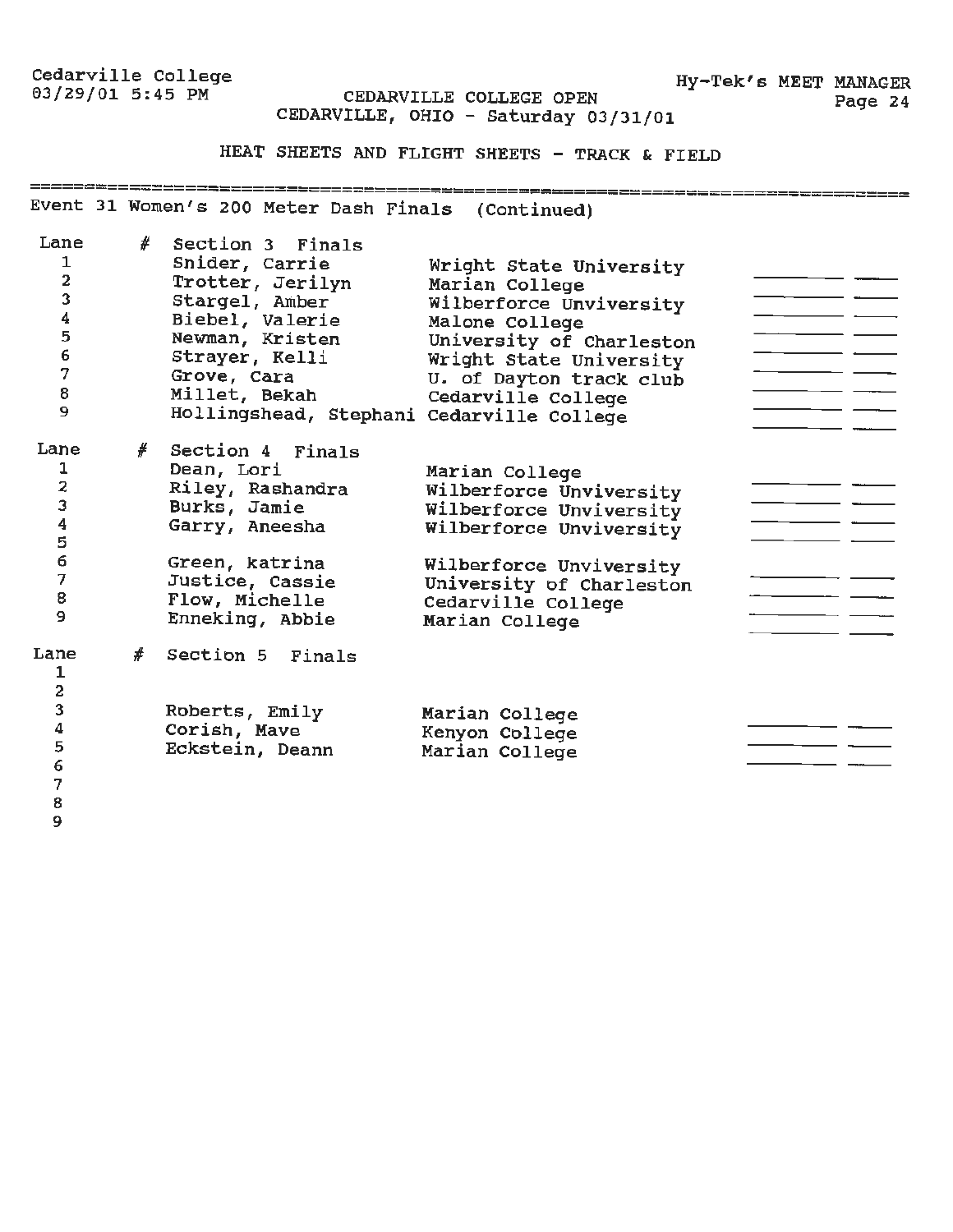≃==≈=======*=*≈≈===

CEDARVILLE COLLEGE OPEN Page 25 CEDARVILLE, OHIO - Saturday 03/31/01

HEAT SHEETS AND FLIGHT SHEETS - TRACK & FIELD

Event 32 Women's 3,000 Meter Run Finals Saturday 03/31/01 at 1:00 PM

meet: 10:02.42 Amy Beatty Morehead state University 03/27/99

| Pos | $#$ Final          |                           |  |
|-----|--------------------|---------------------------|--|
| 1   | Almond, Missy      | Malone College            |  |
| 2   | Wollam, Jen        | Malone College            |  |
| 3   | Kuhr, Jessica      | Wright State University   |  |
| 4   | Nehus, Erin        | Cedarville College        |  |
| 5   | Austin, Kelly      | Morehead State University |  |
| 6   | Maddox, Mandy      | Morehead State University |  |
| 7   | McNeilance, Kim    | Cedarville College        |  |
| 8   | Nikerle, Jen       | Cedarville College        |  |
| 9   | Heppner, Heather   | University of Charleston  |  |
| 10  | Lanese, Natalie    | Xavier University         |  |
| 11  | Ryan, Anna         | Morehead State University |  |
| 12  | Supp, Tracy        | University of Charleston  |  |
| 13  | Ullestad, Maren    | Cedarville College        |  |
| 14  | May, Lauren        | University of Dayton      |  |
| 15  | Adams, Jamie       | Xavier University         |  |
| 16  | Moe, Peggy         | Cuyahoga Community Colleg |  |
| 17  | Koss, Laura        | Kenyon College            |  |
| 18  | Fogle, Tiffany     | Rio Grande                |  |
| 19  | Kopkas, Britney    | U. of Dayton track club   |  |
| 20  | Chamberlin, Becky  | Kenyon College            |  |
| 21  | Krumpelbeck, Molly | Xavier University         |  |
| 22  | Kam, Ruby          | Xavier University         |  |
| 23  | Mock, Leah         | Xavier University         |  |
| 24  | Sand, Liz          | Xavier University         |  |
| 25  | Fraley, Jen        | Kenyon College            |  |
|     |                    |                           |  |

Event 33 Women's 4x800 Meter Relay Finals Saturday 03/31/01 at 1:00 PM

meet: 9:34.80 Malone College 03/25/00

| Pos             | Final                       |  |
|-----------------|-----------------------------|--|
| 3 <sub>1A</sub> | Cuyahoga Community Colleg   |  |
| 7 1B            | Wright State University     |  |
| 1 2A            | Morehead State University   |  |
| 5 2B            | University of Dayton        |  |
| 2 <sub>3A</sub> | Malone College              |  |
| 63B             | Wright State University "B" |  |
| 4 4 A           | Cedarville College          |  |

Hy-Tek's MEET MANAGER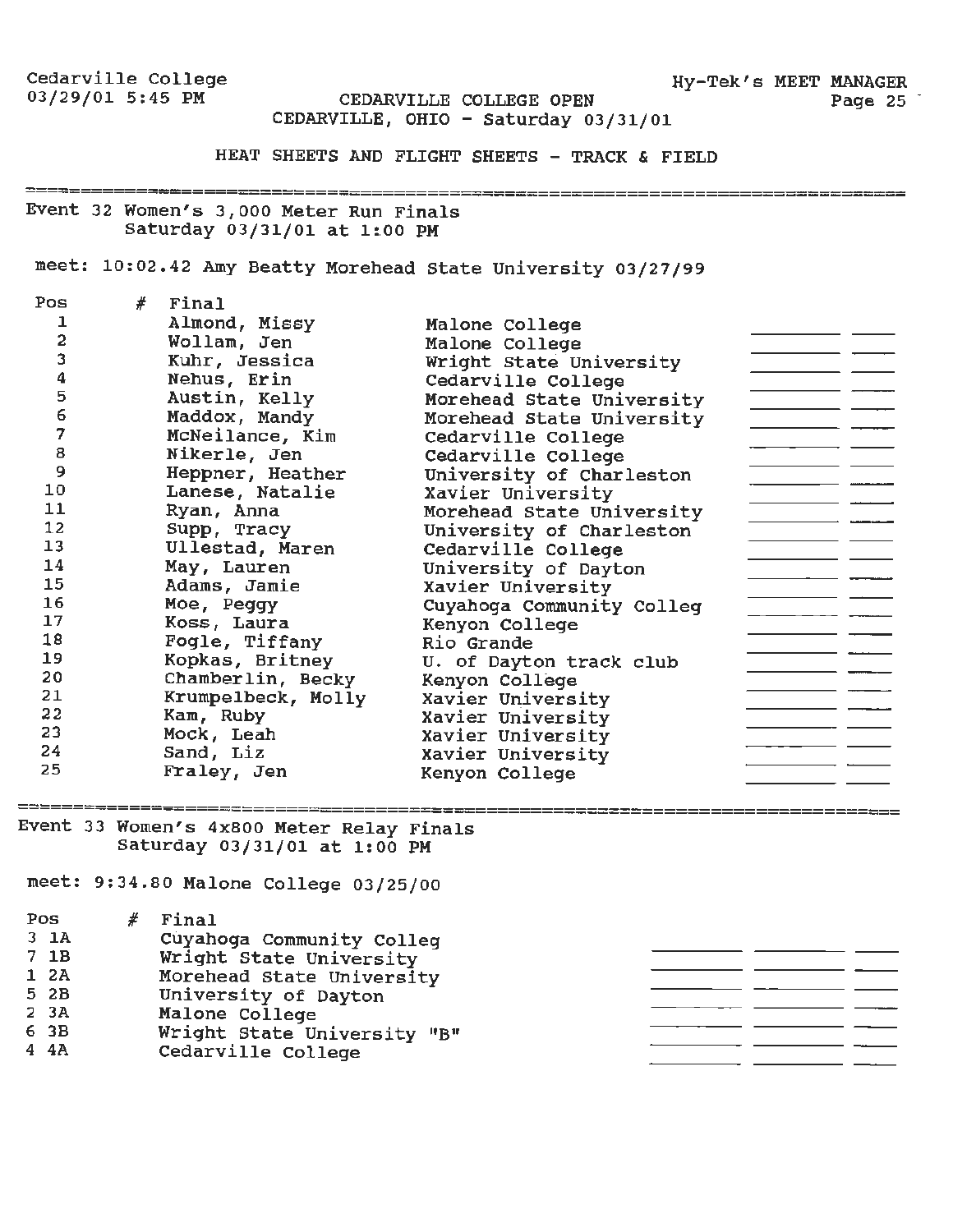Cedarville College<br>03/29/01 6:08 PM Hy-Tek's MEET MANAGER<br>Page 1 CEDARVILLE COLLEGE OPEN CEDARVILLE, OHIO - Saturday 03/31/01 HEAT SHEETS AND FLIGHT SHEETS - TRACK & FIELD Event 34 Women's 4x400 Meter Relay Finals<br>Event 34 Women's 4x400 Meter Relay Finals Saturday 03/31/01 at 1:00 PM meet: 4:00.41 University of Findlay 03/30/96 # Final Lane 1 2 University of Charleston 3 Malone College "B" 4 Malone College 5 Kenyon College 6 Cedarville College 7 8 Morehead State University  $\overline{a}$   $\overline{a}$ 9 10 Event 35 Women's Hammer Throw Finals Saturday 03/31/01 at 1:00 PM meet: 162'02.00" (49.43m) Aisha Abernathy Miami University 03/27/99 Pos *#* Flight 1 rinals 1 Sumoa, Hanna University of Charleston 2 Justice, Cassie University of Charleston McNeeley, Megan Malone College 3 Malone College 4 Leonard, Susy Rio Grande 5 Matura, Meagan Mingliota, Katie Cuyahoga Community Colleg 6 Malone College 7 French, Tiffany \_\_\_\_\_\_ 8 Rio Grande Roberts, Ashly Evanich, Marcy Malone College 9

10 11 12

Gluchowski, Michalina

Metzler, Amy

Cernetic, Michaela Cedarville College

Cedarville College

 $\overline{\phantom{a}}$  and  $\overline{\phantom{a}}$ 

Rio Grande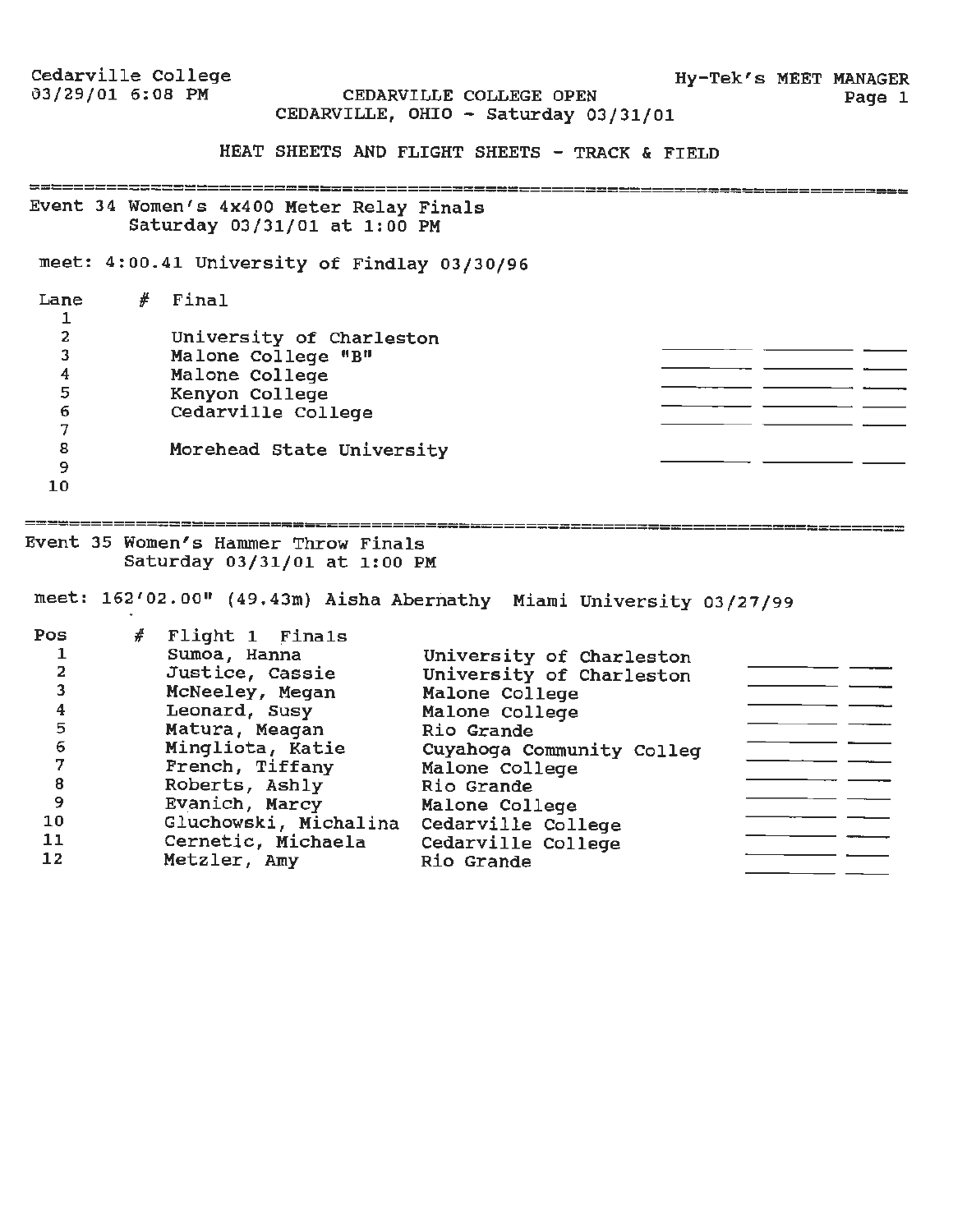**Hy-Tek's MEET MANAGER**  Page 1

CEDARVILLE COLLEGE OPEN CEDARVILLE, OHIO - Saturday 03/31/01

**HEAT SHEETS AND FLIGHT SHEETS** - **TRACK** & **FIELD** 

Event 36 Women's Long Jump Finals Saturday 03/31/01 at 1:00 PM

meet: 18'09.75" (5.73m) Stephanie Sherman Cedarville College 04/04/94

| Pos<br>1<br>2<br>3<br>$\overline{4}$<br>5<br>6<br>7<br>8<br>9<br>10<br>11 | # | Flight 1 Finals<br>King, Kristen<br>Riley, Rashandra<br>Flow, Michelle<br>Garry, Aneesha<br>Gruber, Sarah<br>Strayer, Kelli<br>Johnson, Angie<br>Lewis, Christina<br>Young, April<br>Cunningham, LaShauna<br>Clark, Misty | Wilberforce Unviversity<br>Wilberforce Unviversity<br>Cedarville College<br>Wilberforce Unviversity<br>Cedarville College<br>Wright State University<br>Midway College<br>Cuyahoga Community Colleg<br>Marian College<br>Lindsey Wilson College<br>Lindsey Wilson College |  |
|---------------------------------------------------------------------------|---|---------------------------------------------------------------------------------------------------------------------------------------------------------------------------------------------------------------------------|---------------------------------------------------------------------------------------------------------------------------------------------------------------------------------------------------------------------------------------------------------------------------|--|
| Pos<br>1<br>2<br>3<br>4<br>5                                              |   | $#$ Flight 2 Finals<br>Wright, Sharon<br>Millet, Bekah<br>Macko, Katie<br>Miller, Sarah<br>Hocevar, Mary Rose                                                                                                             | Cedarville College<br>Cedarville College<br>Malone College<br>Malone College<br>Cedarville College                                                                                                                                                                        |  |
| 6<br>7<br>8<br>9<br>10<br>11                                              |   | Dombrauckas, Jill<br>Tanya, McQueen<br>Hollinghworth, Ashlie<br>Perry, Andrea<br>McFarlin, Krista<br>White, Chanteau                                                                                                      | University of Dayton<br>Malone College<br>Malone College<br>University of Charleston<br>Malone College<br>Central State University                                                                                                                                        |  |

Event 37 Women's Javelin Throw Finals Saturday 03/31/01 at 1:00 PM

=============

meet: 138'09.00" (42.29m) Natalie Stanislaw Taylor University 03/30/96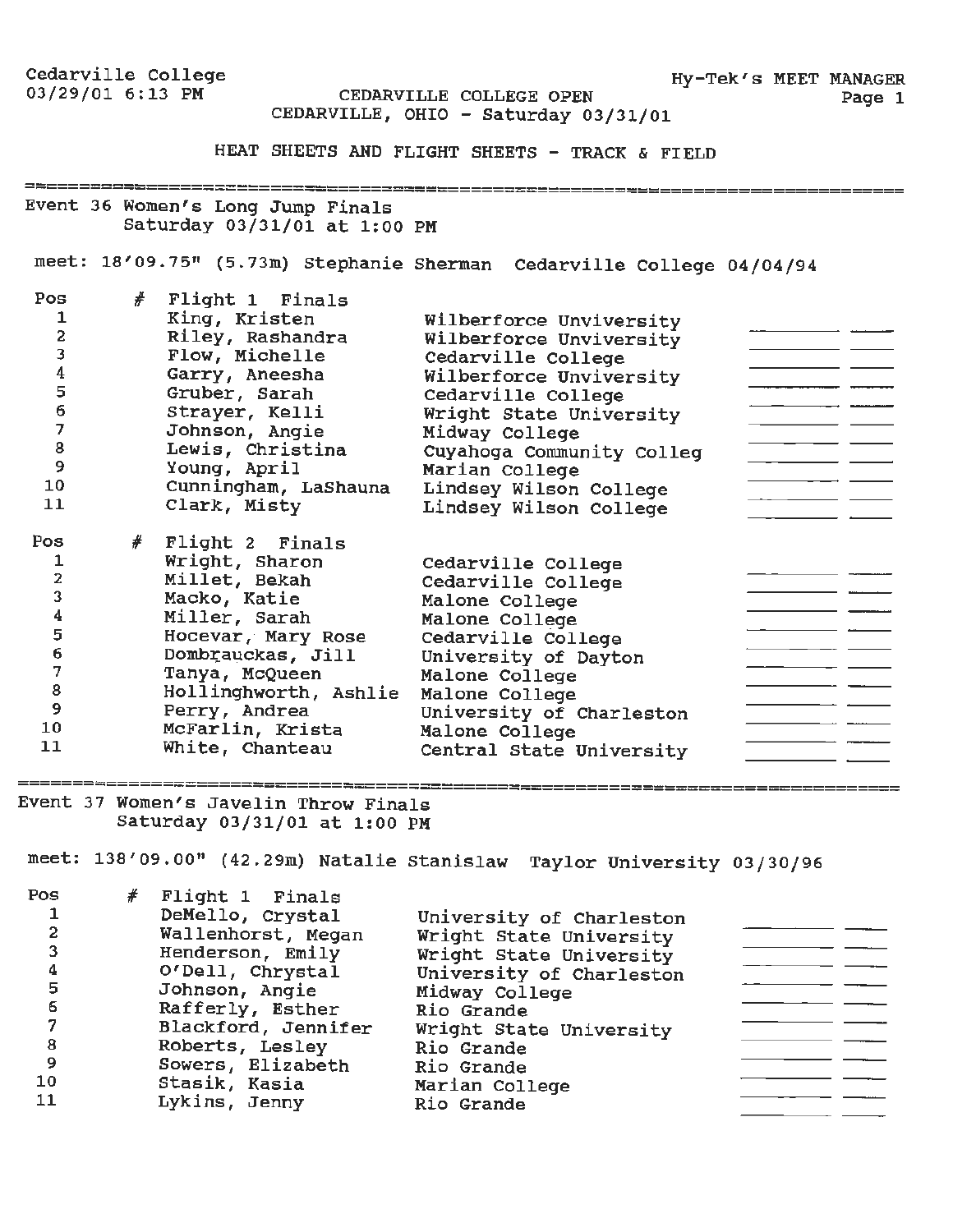Gedarville College<br>03/29/01 6:13 PM

Hy-Tek's MEET MANAGER Page 2

CEDARVILLE COLLEGE OPEN CEDARVILLE, OHIO - Saturday 03/31/01

HEAT SHEETS AND FLIGHT SHEETS - TRACK & FIELD

Event 37 Women's Javelin Throw Finals (Continued)

Pos *#* Flight 2 Finals 1 Hornsby, Tiffany Morehead State University 2  $\overline{\phantom{a}}$   $\overline{\phantom{a}}$ Criss, Debbie Morehead state University 3 Macko, Katie 4 Malone College 5 Gluchowski, Michalina Cedarville College Cernetic, Michaela 6 Cedarville College  $\overline{\phantom{a}}$  and  $\overline{\phantom{a}}$  and  $\overline{\phantom{a}}$ Warner, Kelly 7 Malone College Tanya, McQueen Malone College 8 Miller, Sarah 9 Malone College University of Charleston 10 Sumoa, Hanna  $\frac{1}{2} \left( \frac{1}{2} \frac{1}{2} \frac{1}{2} \frac{1}{2} \frac{1}{2} \frac{1}{2} \frac{1}{2} \frac{1}{2} \frac{1}{2} \frac{1}{2} \frac{1}{2} \frac{1}{2} \frac{1}{2} \frac{1}{2} \frac{1}{2} \frac{1}{2} \frac{1}{2} \frac{1}{2} \frac{1}{2} \frac{1}{2} \frac{1}{2} \frac{1}{2} \frac{1}{2} \frac{1}{2} \frac{1}{2} \frac{1}{2} \frac{1}{2} \frac{1}{2} \frac{1}{2} \frac{1}{2}$ McNeeley, Megan Malone College 11 Stephenson, Courtney University of Dayton 12 Event 38 Women's High Jump Finals Saturday 03/31/01 at 1:00 PM

meet: 5'08.00" (1.73m) Meghan Gilhooly Miami University 03/30/98 meet: 5'08.00" (1.73m) Nyla Rothwell Wilmington College 03/27/99

| Pos | # Flight 1 Finals<br>Ewing, Kindra | Lindsey Wilson College    |  |
|-----|------------------------------------|---------------------------|--|
|     | Roberts, Emily                     | Marian College            |  |
|     | Anderson, Kim                      | Midway College            |  |
|     | Bucher, Kristen                    | Wright State University   |  |
| 5   | Nichols, Kristen                   | Cedarville College        |  |
| 6   | Zimmerman, Kristen                 | Cuyahoga Community Colleq |  |
|     | Fraser, Amren                      | Cuyahoga Community Colleg |  |
| 8   | Dombrauckas, Jill                  | University of Dayton      |  |
| 9   | Hollinghworth, Ashlie              | Malone College            |  |
| 10  | Tanya, McQueen                     | Malone College            |  |
| 11  | Scott, Ansley                      | Kenyon College            |  |
| 12  | Beatty, Kate                       | Cedarville College        |  |
| 13  | O'Dell, Chrystal                   | University of Charleston  |  |
| 14  | Willett, Erica                     | Malone College            |  |
| 15  | White, Chanteau                    | Central State University  |  |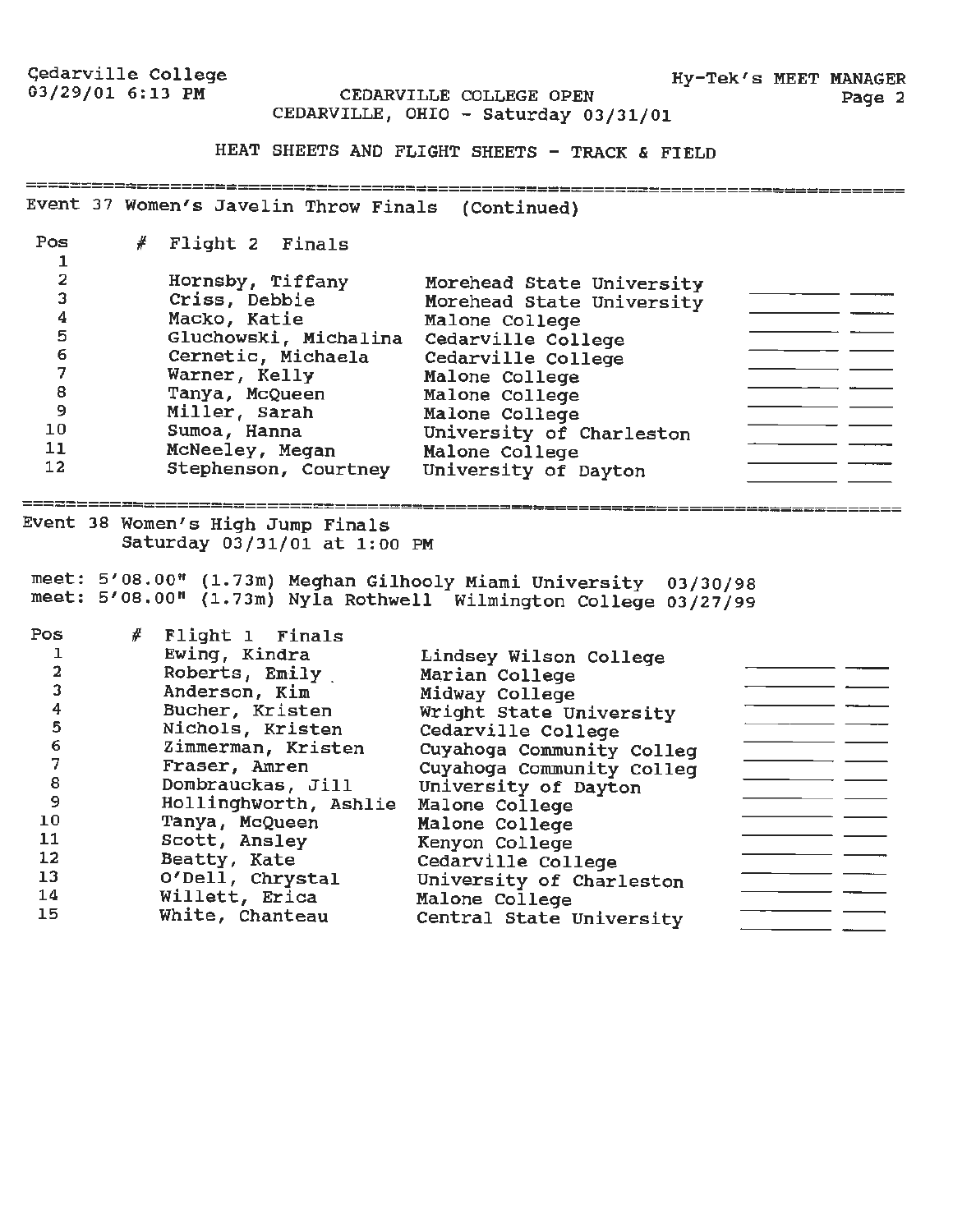Cedarville College 03/29/01 6:03 PM

CEDARVILLE COLLEGE OPEN Page 3 CEDARVILLE, OHIO - Saturday 03/31/01

Hy-Tek's MEET MANAGER  $\phi$ 

HEAT SHEETS AND FLIGHT SHEETS - TRACK & FIELD

Event 39 Women's Discus Throw Finals Saturday 03/31/01 at 1:00 PM

meet: 154'03.00" {47.02m) Gillian Roberts Wilmington College 03/30/98

| Pos<br>1<br>$\mathbf 2$<br>3<br>$\overline{\mathbf{4}}$<br>5<br>$\epsilon$<br>$\overline{\phantom{a}}$<br>8<br>9<br>10<br>11 | # | Flight 1 Finals<br>Sumoa, Hanna<br>Pettibone, Lauren<br>Hornsby, Tiffany<br>Criss, Debbie<br>Gluchowski, Michalina<br>Wiegel, Hana<br>Sowers, Elizabeth<br>Stanley, Jessica<br>Wallenhorst, Megan<br>Cernetic, Michaela | University of Charleston<br>U. of Dayton track club<br>Morehead State University<br>Morehead State University<br>Cedarville College<br>Rio Grande<br>Rio Grande<br>Wright State University<br>Wright State University<br>Cedarville College |  |
|------------------------------------------------------------------------------------------------------------------------------|---|-------------------------------------------------------------------------------------------------------------------------------------------------------------------------------------------------------------------------|---------------------------------------------------------------------------------------------------------------------------------------------------------------------------------------------------------------------------------------------|--|
| Pos<br>1<br>2                                                                                                                |   | $#$ Flight 2 Finals                                                                                                                                                                                                     |                                                                                                                                                                                                                                             |  |
| 3                                                                                                                            |   | Roddy, Morgan                                                                                                                                                                                                           | Marian College                                                                                                                                                                                                                              |  |
|                                                                                                                              |   | Simonson, Meghan                                                                                                                                                                                                        | Marian College                                                                                                                                                                                                                              |  |
| $\frac{4}{5}$                                                                                                                |   | Matura, Meagan                                                                                                                                                                                                          | Rio Grande                                                                                                                                                                                                                                  |  |
| $\epsilon$                                                                                                                   |   | Warner, Kelly                                                                                                                                                                                                           | Malone College                                                                                                                                                                                                                              |  |
| 7                                                                                                                            |   | Mingliota, Katie                                                                                                                                                                                                        | Cuyahoga Community Colleg                                                                                                                                                                                                                   |  |
| 8                                                                                                                            |   | Sullins, Essence                                                                                                                                                                                                        | Cuyahoga Community Colleg                                                                                                                                                                                                                   |  |
| 9                                                                                                                            |   | Metzler, Amy                                                                                                                                                                                                            | Rio Grande                                                                                                                                                                                                                                  |  |
| 10                                                                                                                           |   | French, Tiffany                                                                                                                                                                                                         | Malone College                                                                                                                                                                                                                              |  |
| 11                                                                                                                           |   | Roberts, Ashly                                                                                                                                                                                                          | Rio Grande                                                                                                                                                                                                                                  |  |
| 12                                                                                                                           |   | Evanich, Marcy                                                                                                                                                                                                          | Malone College                                                                                                                                                                                                                              |  |

Event 40 Women's Shot Put Finals Saturday 03/31/01 at 1:00 PM

meet: 46'08.00" (14.22m) Jodi Borges Univ. of Dayton 03/27/99

Pos # Flight 1 Finals Murphy, Autumn Rio Grande 1 Wright State University Henderson, Emily 2  $\overline{\phantom{a}}$  and  $\overline{\phantom{a}}$  and  $\overline{\phantom{a}}$ Macko, Katie Malone College 3  $\overline{\phantom{a}}$  . Marian College Roddy, Morgan 4 Wiegel, Hana Rio Grande 5 Cernetic, Michaela Cedarville College 6  $\overline{\phantom{a}}$  and  $\overline{\phantom{a}}$  and  $\overline{\phantom{a}}$ Gluchowski, Michalina Cedarville College 7  $\frac{1}{1-\frac{1}{1-\frac{1}{1-\frac{1}{1-\frac{1}{1-\frac{1}{1-\frac{1}{1-\frac{1}{1-\frac{1}{1-\frac{1}{1-\frac{1}{1-\frac{1}{1-\frac{1}{1-\frac{1}{1-\frac{1}{1-\frac{1}{1-\frac{1}{1-\frac{1}{1-\frac{1}{1-\frac{1}{1-\frac{1}{1-\frac{1}{1-\frac{1}{1-\frac{1}{1-\frac{1}{1-\frac{1}{1-\frac{1}{1-\frac{1}{1-\frac{1}{1-\frac{1}{1-\frac{1}{1-\frac{1}{1-\frac{1}{1-\frac{1}{1-\frac{1}{1-\frac{1}{1-\frac{1$ **Miller, Sarah** Malone College 8  $\frac{1}{2}$  and  $\frac{1}{2}$  and  $\frac{1}{2}$  and  $\frac{1}{2}$  and  $\frac{1}{2}$  and  $\frac{1}{2}$  and  $\frac{1}{2}$ Leonard, Susy Malone College 9 10

11